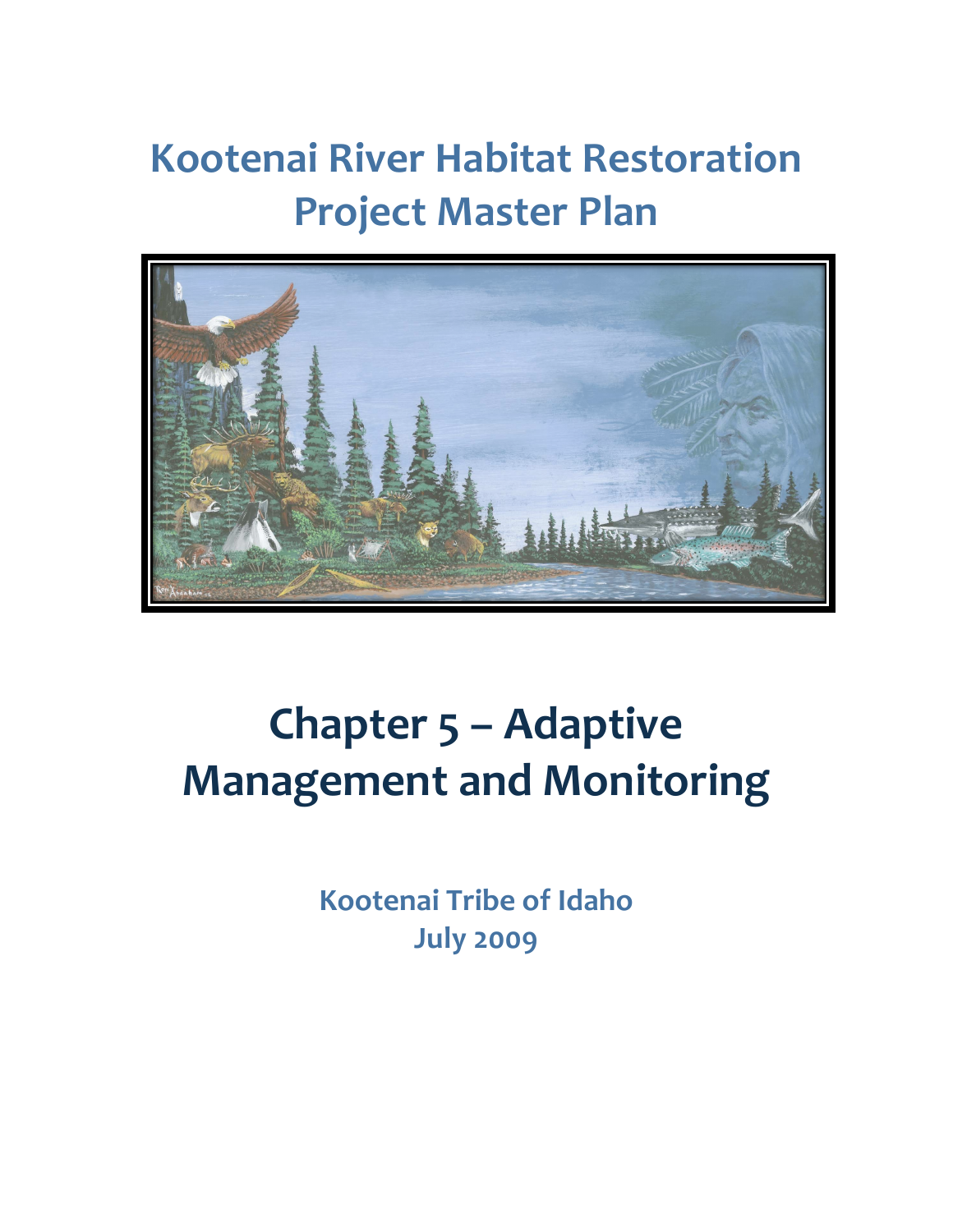#### **Chapter 5: Table of Contents**

| 5   |       |                                                                                 |  |
|-----|-------|---------------------------------------------------------------------------------|--|
| 5.1 |       |                                                                                 |  |
| 5.2 |       |                                                                                 |  |
| 5.3 |       |                                                                                 |  |
|     | 5.3.1 |                                                                                 |  |
|     | 5.3.2 |                                                                                 |  |
|     | 5.3.3 |                                                                                 |  |
|     | 5.4   | Framework for Making Adaptive Management Decisions Based on Monitoring Data5-17 |  |
|     | 5.4.1 |                                                                                 |  |
|     | 5.4.2 |                                                                                 |  |
|     | 5.4.3 |                                                                                 |  |
|     | 5.4.4 |                                                                                 |  |
|     | 5.5   |                                                                                 |  |
|     | 5.6   |                                                                                 |  |
| 5.7 |       |                                                                                 |  |

#### **Chapter 5: Figures**

#### **Chapter 5: Tables**

| Table 5-2. Conceptual success criteria for adaptive management in the context of short-term and long-term |  |
|-----------------------------------------------------------------------------------------------------------|--|
|                                                                                                           |  |
| Table 5-3. Example of potential monitoring sampling locations, effort, timing and frequency5-15           |  |
|                                                                                                           |  |
|                                                                                                           |  |
|                                                                                                           |  |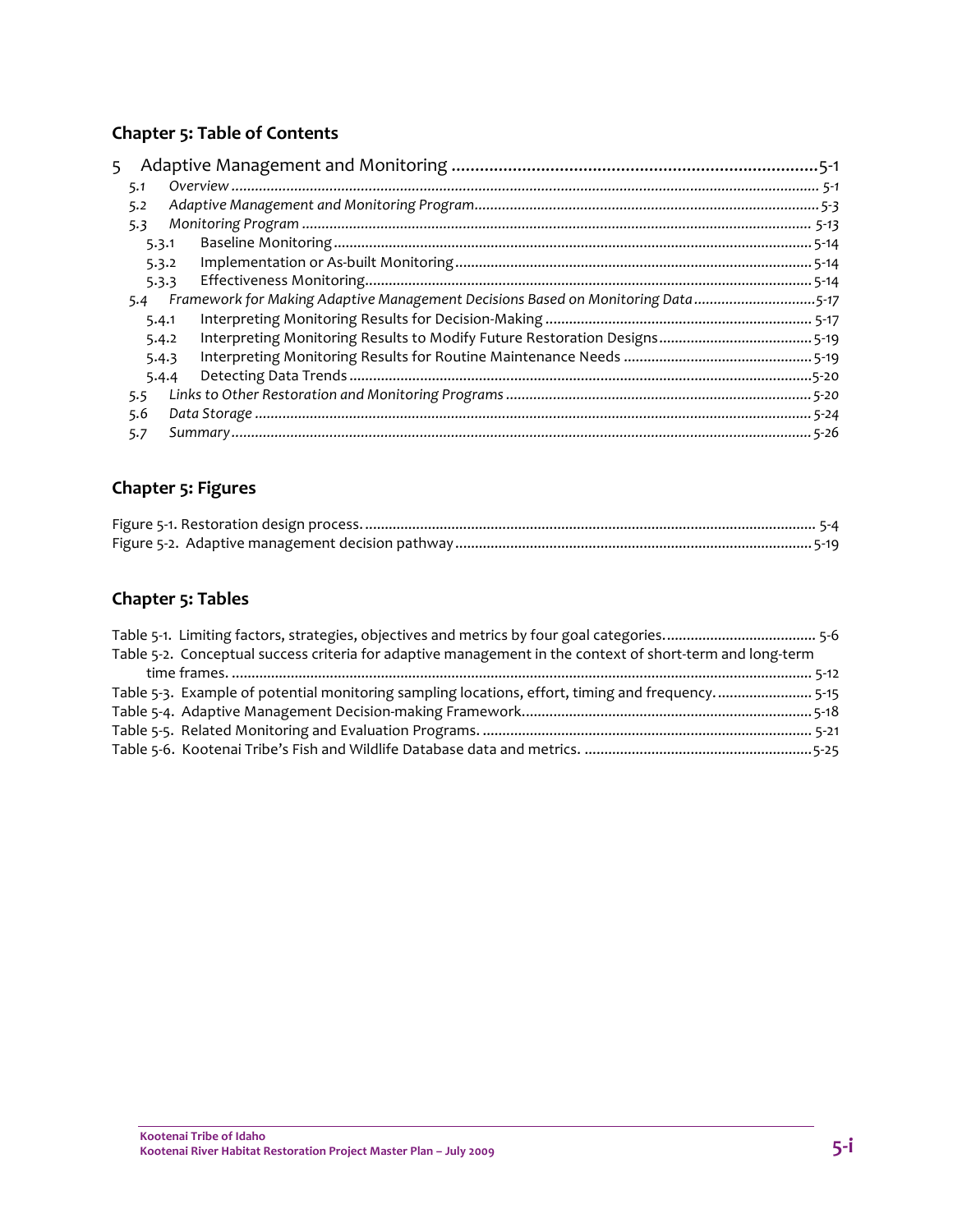## **5 Adaptive Management and Monitoring**

This chapter describes the Adaptive Management and Monitoring program for the Kootenai River Habitat Restoration Project. The Adaptive Management and Monitoring program is a long‐ term decision‐making framework that provides a formal way to incorporate effectiveness monitoring data related to specific restoration treatments, monitoring information from other related programs, and other new information that may become available. As part of later design phases, this adaptive management and monitoring program will be refined and tailored to address the specific restoration treatments and implementation scenarios that are selected.

### **5.1 Overview**

The Adaptive Management and Monitoring program will be guided by the Kootenai River Habitat Restoration Project goals:

- Restore physical habitat by reducing the negative effects to river and floodplain ecological processes caused by river response to the altered landscape.
- Restore native vegetation by establishing stream bank and floodplain conditions that sustain plant community development processes.
- Restore aquatic habitat conditions that support sustainable populations for all life stages of native fish.
- **EXP** Create opportunities for river and floodplain stewardship in the community.

The purpose of the Kootenai River Habitat Restoration Project Adaptive Management and Monitoring Plan is to provide a framework to:

- Evaluate the effectiveness of the implemented habitat actions in terms of achieving the project goals;
- **IDENTIFY PROJECT MAINTER IS NOTEN FIG.**
- Identify any potential unforeseen negative impacts on infrastructure, public and private lands, flood control management, focal species, and habitat;
- **Support decisions to modify restoration treatments; and**
- **Parager 1** Refine or modify restoration treatments that might be implemented in later phases of the project.

An important corollary purpose of the Adaptive Management and Monitoring Plan is to establish links to other existing adaptive management and monitoring programs. For example, it will be important to orchestrate effective coordination with the broader scale Kootenai River Adaptive Management Plan<sup>1</sup> monitoring associated with the Fish and Wildlife Service Biological Opinion

<sup>&</sup>lt;sup>1</sup> In 2004, the Kootenai Tribe along with numerous scientific and management stakeholders participated in a multiagency adaptive management workshop to develop a long‐term adaptive management framework for the Kootenai River ecosystem. The resulting 20‐year adaptive management framework included aquatic, riparian and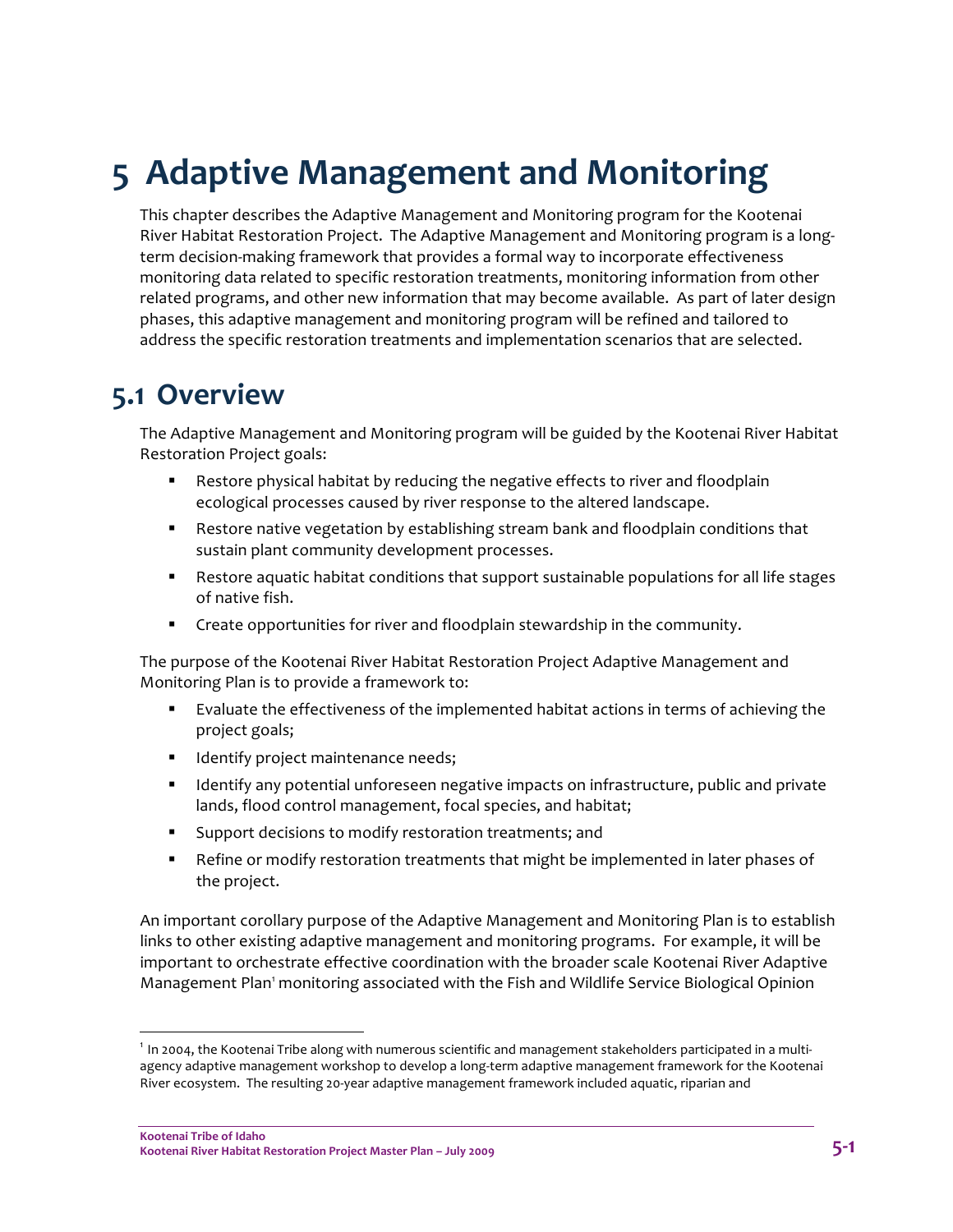regarding the effects of Libby Dam Operations on the Kootenai River White Sturgeon, Bull Trout and Kootenai Sturgeon Critical Habitat (Libby Dam BiOp) (USFWS 2006, clarified in 2008) as clarified, monitoring associated with the Kootenai Tribal Sturgeon Hatchery and the Tribe's aquaculture program, and the Kootenai River White Sturgeon Recovery Implementation Plan and Schedule (Kootenai Tribe of Idaho 2005), and other Kootenai subbasin fish and wildlife programs as partially listed in Section 1.1.4 of this Master Plan.

Because the Kootenai River Habitat Restoration Project focuses on overcoming limiting factors related to habitat, the Adaptive Management and Monitoring program will emphasize collection and evaluation of data that determines whether habitat goals and objectives are being achieved. As described in previous chapters, project goals and associated limiting factors are grouped into categories of morphology, riparian vegetation and aquatic habitat, and the project goals are based on these groupings. These limiting factors were selected because they can be most directly addressed by restoration treatments outlined in this Master Plan. Similarly, metrics related to morphology, riparian vegetation and aquatic habitat are most likely to be sensitive to changes resulting from restoration treatments. Therefore, the adaptive management and monitoring program includes metrics that link directly limiting factors, and these links are shown in Table 5‐1. While one of the purposes of the Kootenai River Habitat Restoration Project, as described in Chapter 1, is to improve habitat for aquatic focal species, this adaptive management and monitoring program does not specifically include metrics related to the biological response in terms of focal aquatic species populations. This is because those metrics are being monitored as part of other, concurrent monitoring and evaluation programs. Because the links between habitat metrics and aquatic focal species are important, this Adaptive Management and Monitoring Plan specifically includes information about related monitoring and evaluation programs (see Table 5‐3 and Section 5.5).

Chapter 2 (particularly Section 2.6 Aquatic Habitat Limiting Factors) describes the links between aquatic focal species and the limiting factors included in this Master Plan. Monitoring and evaluation activities conducted through other programs will provide links between the Kootenai River Habitat Restoration Project and biological response within the Kootenai River ecosystem. As the project moves into subsequent design phases, it will be necessary to develop formal mechanisms to ensure the social and cultural context is being considered adequately. Collectively, the information gathered through the coordinated adaptive management and evaluation programs will contribute to addressing and resolving data gaps associated with a broad range of ecosystem functions necessary for sturgeon and other aquatic focal species. In subsequent phases of the Kootenai River Habitat Restoration Project, this Adaptive Management and Monitoring program will be expanded and refined to explicitly define how these efforts will be coordinated so that a broad range of necessary data and information is effectively shared among the different programs.

<sup>&</sup>lt;u> 1989 - Andrea Santa Andrea Andrea Andrea Andrea Andrea Andrea Andrea Andrea Andrea Andrea Andrea Andrea Andr</u> terrestrial/avian components and is described in the 2005 *Draft Kootenai River Adaptive Management Plan* (Walters et al. 2005).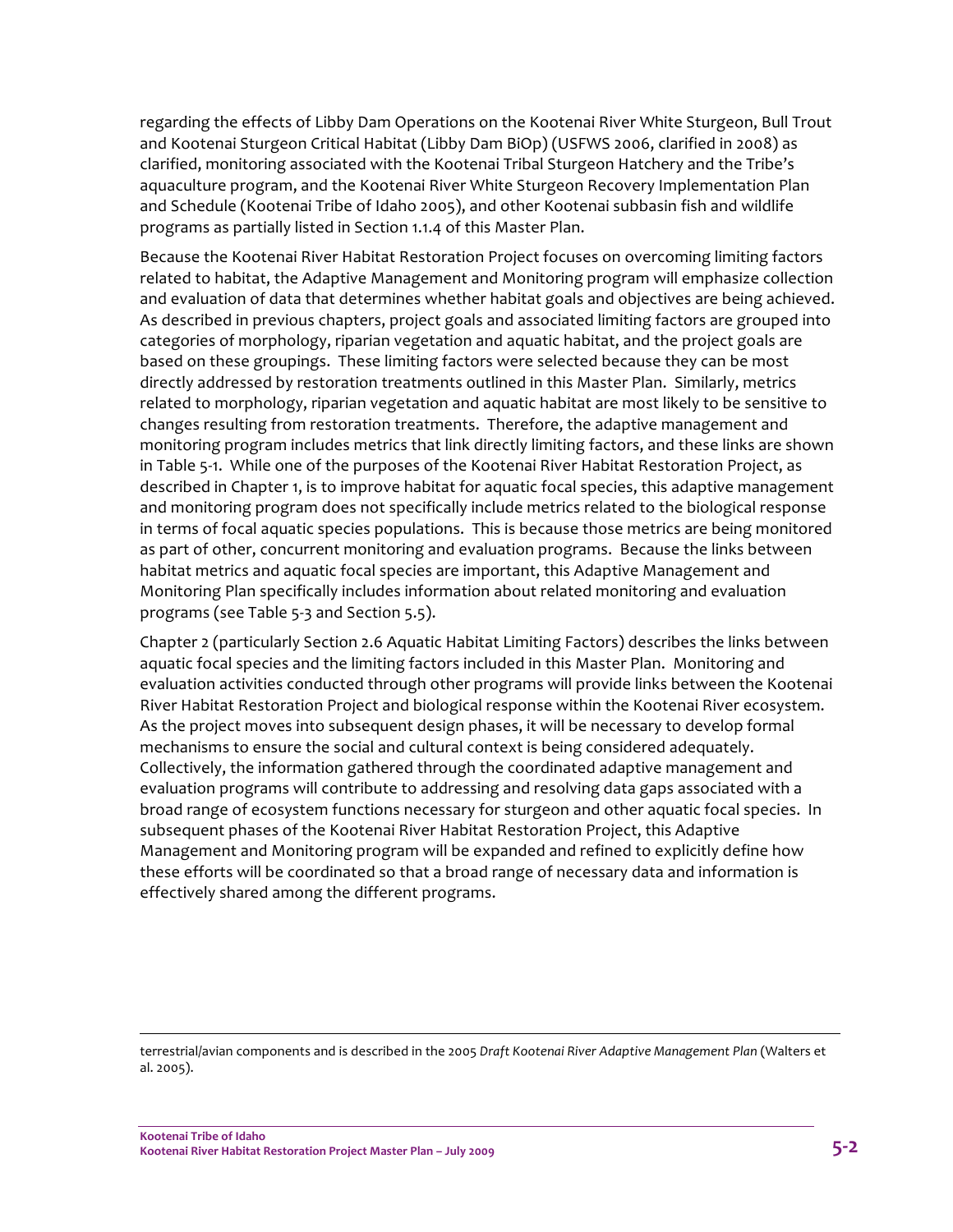## **5.2 Adaptive Management and Monitoring Program**

The following sections describe the conceptual approach to the Kootenai River Habitat Restoration Project Adaptive Management and Monitoring program. As noted previously, the details of this program will be refined during the preliminary design phase of the project.

Adaptive management can be defined as incorporating the scientific method into a management framework to resolve specific problems. Adaptive management is based on the premise that informed, deliberate experimentation is the most reliable means of understanding and addressing complex problems in resource systems. Moreover, the adaptive management approach incorporates the development and comparison of alternative models based on multidisciplinary collaboration as the basis of management, experimental design, and monitoring of the resource system (Holling 1978; Walters 1986). This differentiates adaptive management from a more traditional trial‐and‐error or learn‐as‐you‐go management approach (Hilborn 1992, Halbert 1993).

When applied to the large scale Kootenai River Habitat Restoration Project, adaptive management will provide a necessary framework for managing the entire restoration project, and linking it to related natural resource management programs. Adaptive management will encompass all stages of restoration, including planning and design, implementation, monitoring and maintenance.

A restoration design that incorporates adaptive management is the result of an interdisciplinary process that is focused on increasing knowledge about the ecosystem and its habitat, and how restoration treatments can overcome limiting factors. Knowledge is increased by collecting design‐specific data, analyzing the data and applying information and experience gained from previous restoration projects; and from monitoring and evaluating the current project. Restoration design must be an iterative process that includes feedback loops that allow interpretations of monitoring results to serve as inputs in an ongoing process where designs are refined; it is not a linear process with a pre‐determined or fixed end point. Figure 5‐1 illustrates the restoration design process where information from early restoration phases feeds back into later phases of design and implementation (note that Figure 5-1 illustrates only the design process not the larger process that will be used to adaptively implement the project). This allows for project designs developed in later phases to incorporate effectiveness monitoring data from previous phases, resulting in the most effective restoration treatments being included as part of later restoration designs.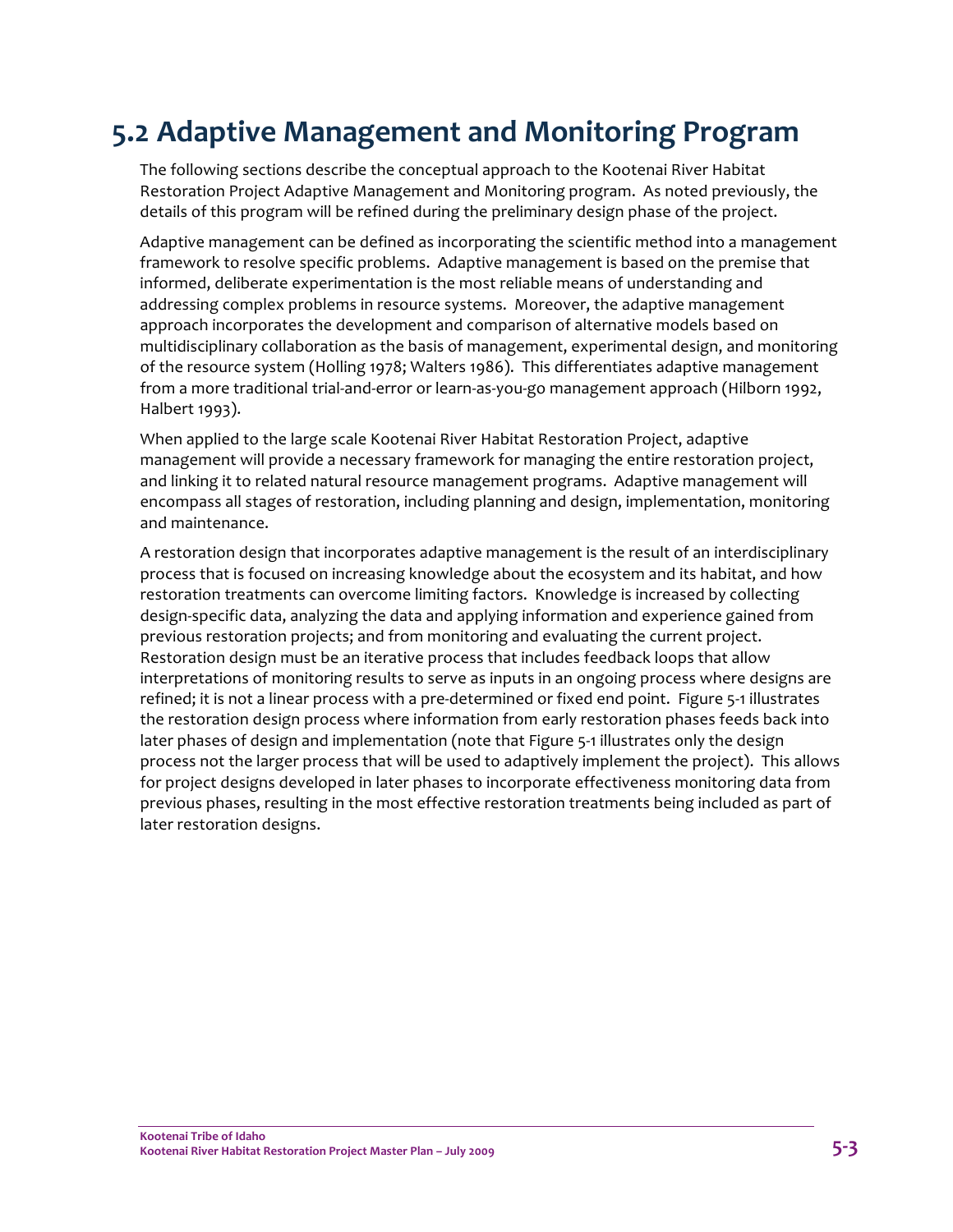

#### **Figure 5‐1. Restoration design process.**

The Adaptive Management and Monitoring program provides a mechanism to make the design process adaptable and accountable, and to determine whether habitat restoration goals are being achieved. Table 5‐1 illustrates how restoration goals are described in terms of limiting factors, restoration strategies and quantifiable objectives to support the adaptive management and monitoring program.

Following is a summary of the Adaptive Management and Monitoring program's components:

- **Goals** are described in terms of limiting factors related to morphology, riparian vegetation and aquatic habitat (and constraints related to river stewardship) that must be overcome to restore habitat; **restoration strategies** are identified to overcome limiting factors, and **objectives** are quantifiable ways to determine whether limiting factors are being addressed by treatments (see Chapter 3). In this document, some objectives include placeholders for thresholds that will be developed during the next phase of the design process and subsequently used to determine whether success criteria are being met.
- Once preliminary designs are completed for a project reach, **success criteria** will be developed based on either quantitative or qualitative criteria developed as part of the design. Success criteria provide a way to explicitly state and measure the expected outcomes of restoration treatments within both short-term and long-term time frames. Examples of success criteria are included in Table 5‐2. The associated monitoring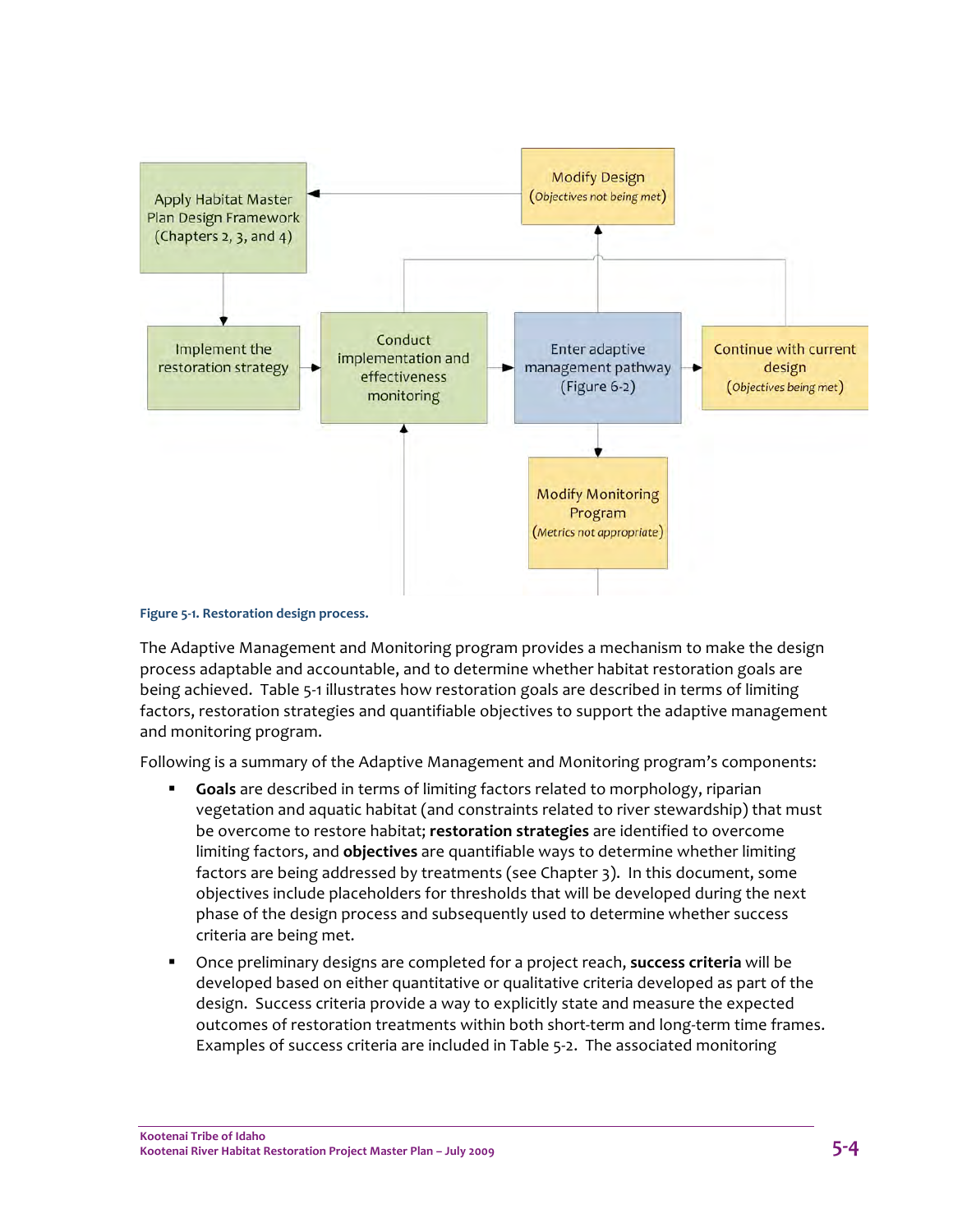program must include ways to measure these criteria in a manner that is quantifiable, repeatable and accurate.

 To accomplish this, **metrics** will be selected for each success criteria. Monitoring metrics are ways of measuring criteria; for example, size class distribution is a metric for sediment-transport and feet per year is a metric for lateral bank erosion. Proposed metrics are included in Table 5‐1; these will be refined and potentially augmented during the preliminary design process.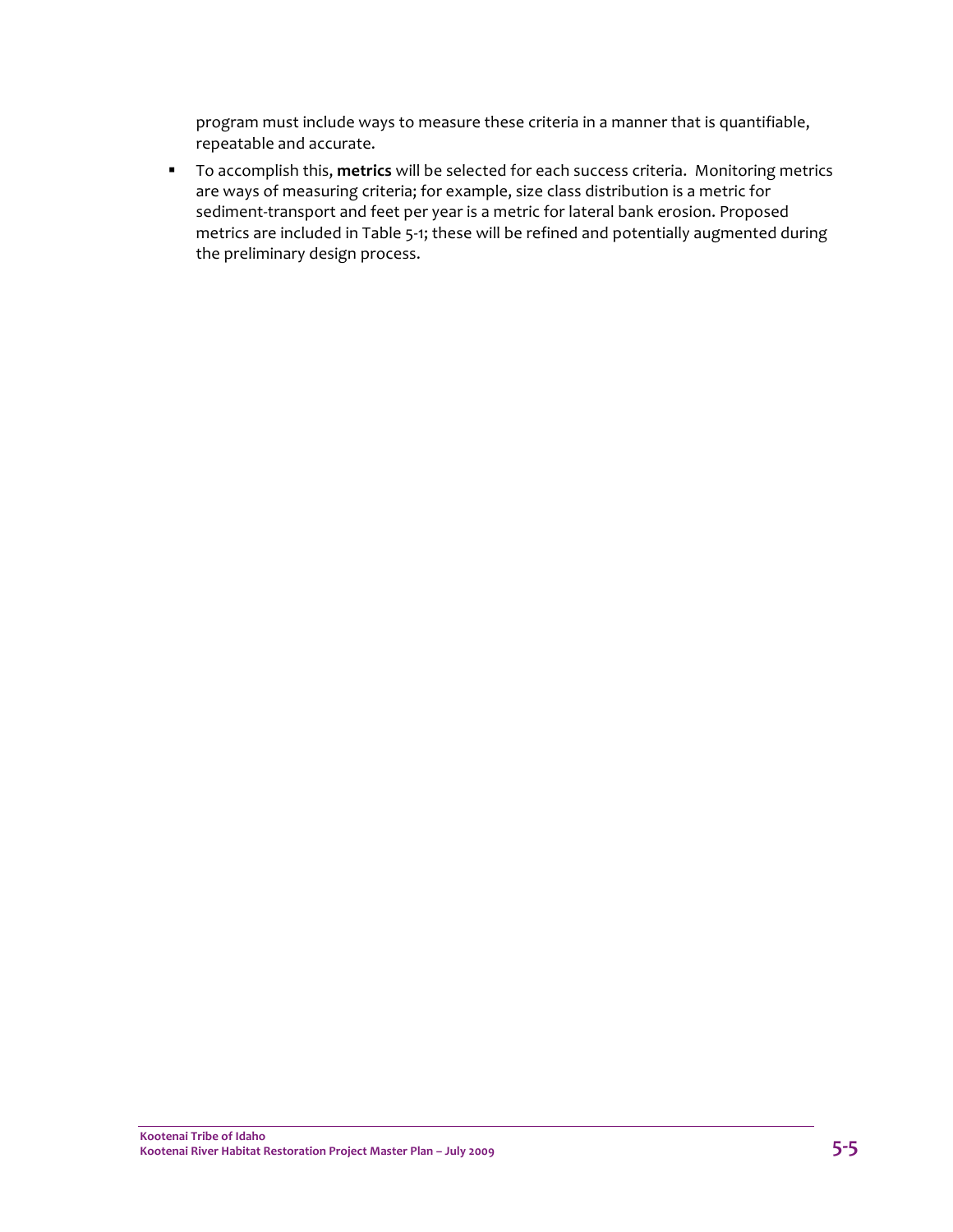| Table 5-1. Limiting factors, strategies, objectives and metrics by four goal categories.         |                                                                                                                                                                                                                                                                            |                                                                                                                                                                                                                                                                                                                                                                   |                                                                                                                                                                                                                |  |  |
|--------------------------------------------------------------------------------------------------|----------------------------------------------------------------------------------------------------------------------------------------------------------------------------------------------------------------------------------------------------------------------------|-------------------------------------------------------------------------------------------------------------------------------------------------------------------------------------------------------------------------------------------------------------------------------------------------------------------------------------------------------------------|----------------------------------------------------------------------------------------------------------------------------------------------------------------------------------------------------------------|--|--|
| <b>Limiting Factors/ Constraints</b>                                                             | <b>Restoration Strategy</b><br>Components                                                                                                                                                                                                                                  | Quantifiable Objectives <sup>1</sup>                                                                                                                                                                                                                                                                                                                              | <b>Proposed Metrics</b>                                                                                                                                                                                        |  |  |
| Morphology                                                                                       |                                                                                                                                                                                                                                                                            |                                                                                                                                                                                                                                                                                                                                                                   |                                                                                                                                                                                                                |  |  |
| River and floodplain response<br>to altered flow regime and<br>altered hydraulics                | Establish channel dimensions<br>that are sustainable given the<br>morphological setting and<br>governing flow and sediment<br>regimes                                                                                                                                      | Construct a meandering gravel-bed channel with<br>٠<br>side channels in the Braided Reaches<br>Construct a confined gravel-bed channel in the<br>$\blacksquare$<br>Straight Reach<br>Excavate floodplain adjacent to the channel in the<br><b>Meander Reaches</b>                                                                                                 | Channel width<br>$\blacksquare$<br>Channel depth<br>٠<br>Channel slope<br>$\blacksquare$<br>Particle-size distribution<br>$\blacksquare$                                                                       |  |  |
| River and floodplain response<br>to altered sediment supply and<br>sediment-transport conditions | Gradually reduce sediment<br>supply and transport<br>competence in a downstream<br>direction in order to promote<br>deposition of sediment on the<br>floodplain in the Braided<br>Reaches and reduce deposition<br>of sediment on the channel bed<br>in downstream reaches | Provide floodplain surfaces in the Braided and<br>$\blacksquare$<br>Straight Reaches that will store X tons of sediment<br>over X years<br>Provide river and floodplain sediment-transport<br>conditions in the Braided and Straight Reaches<br>that deposit X tons of sediment on the floodplains<br>and less than X tons of sediment in the channel<br>annually | Change in volume and area of<br>$\blacksquare$<br>depositional surfaces<br>Particle size distribution<br>$\blacksquare$<br>Scour and fill depth on point bars<br>٠<br>Channel width<br>٠<br>Channel depth<br>٠ |  |  |
| Loss of floodplain connection                                                                    | Establish channel and floodplain<br>connection at mean annual peak<br>flow where feasible given<br>constraints from river and<br>floodplain management                                                                                                                     | In the Braided and Straight Reaches, create X acres<br>of new floodplain surfaces at elevations that<br>correspond to river stage at 30,000 cfs<br>In the Meander Reaches, connect X acres of<br>$\blacksquare$<br>floodplain surfaces at elevations that correspond<br>to river stage at 30,000 cfs                                                              | Channel profile<br>$\blacksquare$<br>Bank height ratio<br>$\blacksquare$<br>Observations of hydrologic<br>٠<br>connectivity                                                                                    |  |  |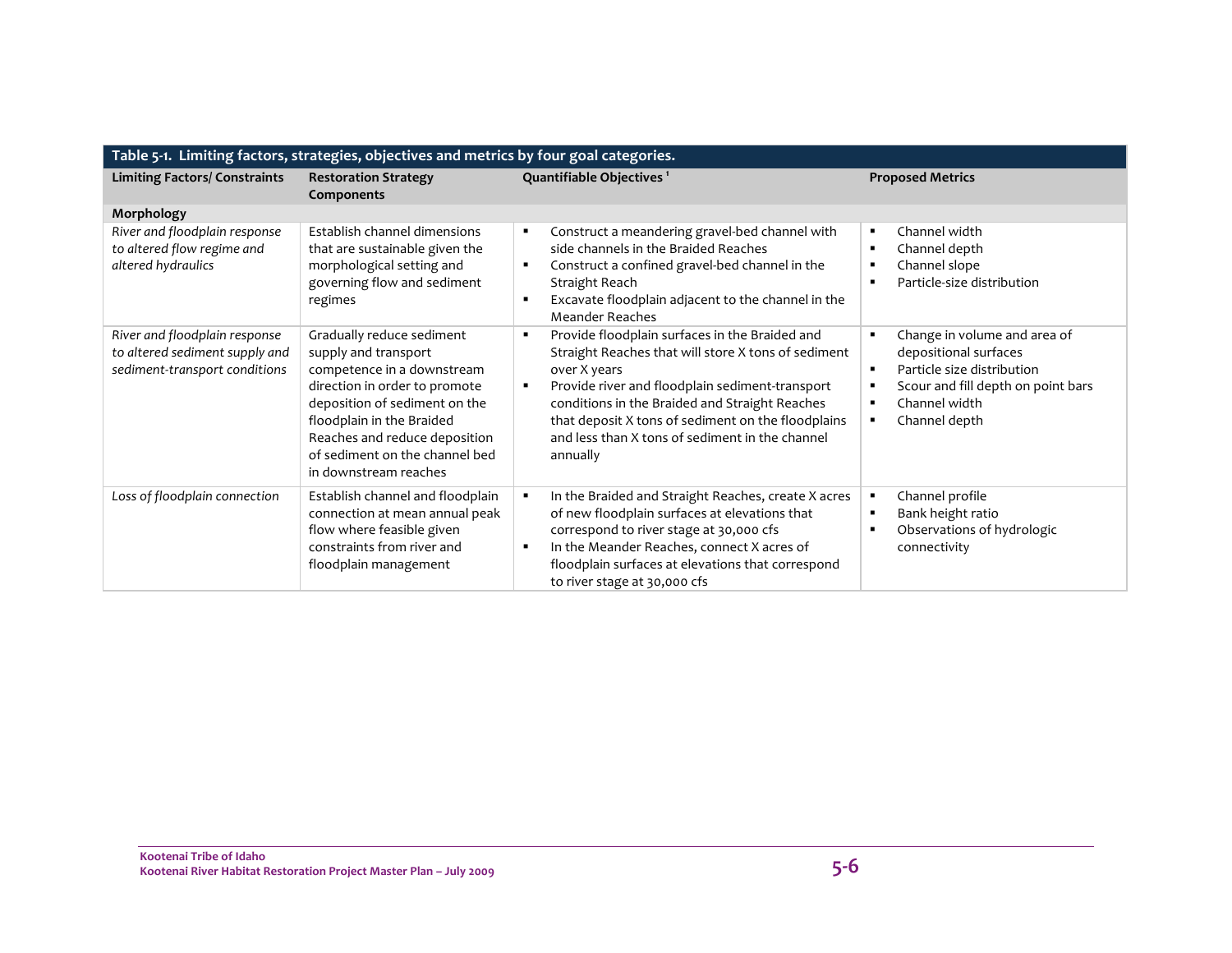| Table 5-1. Limiting factors, strategies, objectives and metrics by four goal categories. |                                                                                                                                                                                  |                                                                                                                                                                                                                                                                                                                                                                                                                                                                        |                                                                                                                                                    |  |
|------------------------------------------------------------------------------------------|----------------------------------------------------------------------------------------------------------------------------------------------------------------------------------|------------------------------------------------------------------------------------------------------------------------------------------------------------------------------------------------------------------------------------------------------------------------------------------------------------------------------------------------------------------------------------------------------------------------------------------------------------------------|----------------------------------------------------------------------------------------------------------------------------------------------------|--|
| <b>Limiting Factors/ Constraints</b>                                                     | <b>Restoration Strategy</b><br>Components                                                                                                                                        | Quantifiable Objectives <sup>1</sup>                                                                                                                                                                                                                                                                                                                                                                                                                                   | <b>Proposed Metrics</b>                                                                                                                            |  |
| Accelerated bank erosion and<br>reduced boundary roughness                               | Establish bank vegetation;<br>increase channel roughness                                                                                                                         | Within identified bank treatment areas, lateral<br>٠.<br>bank migration is o ft per year for first five years<br>while vegetation is becoming established<br>Within identified bank treatment areas, less than<br>$\blacksquare$<br>10% of bank length moves laterally less than 1 ft<br>between years 5 and 10<br>Within identified bank treatment areas, less than<br>$\blacksquare$<br>30% of bank length moves laterally less than 1 ft<br>between years 10 and 20 | <b>BEHI</b> ratings<br>٠<br><b>Bank profiles</b><br>п<br>Bank erosion rates<br>٠                                                                   |  |
| <b>Riparian vegetation</b>                                                               |                                                                                                                                                                                  |                                                                                                                                                                                                                                                                                                                                                                                                                                                                        |                                                                                                                                                    |  |
| Lack of surfaces that support<br>riparian recruitment                                    | Increase floodplain areas with<br>suitable substrate and elevation<br>relative to the water table in<br>order to support riparian<br>vegetation recruitment and<br>establishment | In Braided Reach 1, create X acres of new floodplain<br>$\bullet$<br>surfaces<br>In Meander Reach 1, X acres of floodplain is<br>$\bullet$<br>(surface) connected to the river at 30,000 cfs<br>including X acres with sand/gravel/cobble substrate<br>In Meander Reach 1, X acres of floodplain has<br>$\bullet$<br>hydrology in the rooting zone sufficient to support<br>hydrophytic vegetation                                                                     | Hydrologic connectivity<br>$\bullet$<br>Groundwater depth<br>$\bullet$<br>Canopy cover of plants<br>Area and stability of depositional<br>surfaces |  |
| Lack of outer bank vegetation                                                            | Establish bank vegetation                                                                                                                                                        | Within identified bank treatment areas, X live willow<br>and shrub stems per square foot on bank face by<br>year 3<br>Within identified bank treatment areas, 80% canopy<br>$\bullet$<br>cover of native shrubs by year 5                                                                                                                                                                                                                                              | Stem counts<br>$\bullet$<br>Proportional abundance of native<br>$\bullet$<br>vegetation types<br>Canopy cover<br>$\bullet$                         |  |
| Frequent scour/deposition of<br>floodplain surfaces                                      | Increase stability/longevity of<br>floodplain surfaces                                                                                                                           | Maximum x% change in footprint of point bars per<br>$\bullet$<br>year over three years (allows some movement, but<br>not complete annual redistribution of point bars)                                                                                                                                                                                                                                                                                                 | Area of depositional features and<br>$\bullet$<br>change in position over time                                                                     |  |
| Altered hydroperiod                                                                      | Increase floodplain areas with<br>appropriate elevation ranges<br>relative to the water table to<br>support native tree and shrub<br>species                                     | Link this objective to a design table that represents<br>$\bullet$<br>proportional abundance of elevation patches per<br>unit area                                                                                                                                                                                                                                                                                                                                     | Groundwater depth<br>Wetland indicator status of plant<br>species                                                                                  |  |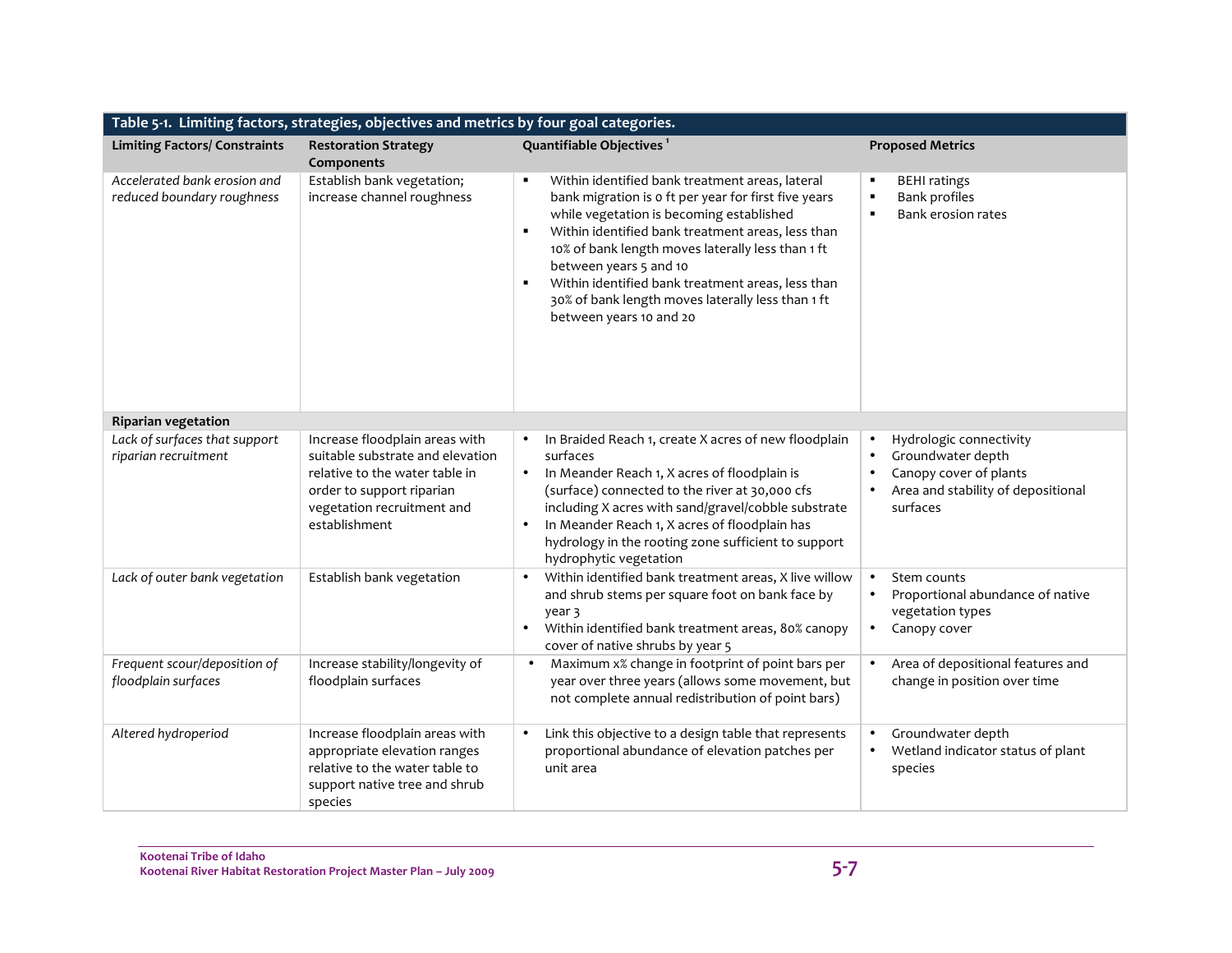| Table 5-1. Limiting factors, strategies, objectives and metrics by four goal categories.                             |                                                                                                                                                            |                                                                                                                                                                                                          |                                                                                                                              |  |  |
|----------------------------------------------------------------------------------------------------------------------|------------------------------------------------------------------------------------------------------------------------------------------------------------|----------------------------------------------------------------------------------------------------------------------------------------------------------------------------------------------------------|------------------------------------------------------------------------------------------------------------------------------|--|--|
| <b>Limiting Factors/ Constraints</b>                                                                                 | <b>Restoration Strategy</b><br>Components                                                                                                                  | Quantifiable Objectives <sup>1</sup>                                                                                                                                                                     | <b>Proposed Metrics</b>                                                                                                      |  |  |
| Invasive weeds                                                                                                       | Reduce weed cover so weeds do<br>not limit recruitment and<br>establishment of native plant<br>species                                                     | Weed canopy cover is less than 10% by year five<br>$\bullet$                                                                                                                                             | Canopy cover invasive species<br>Weed mapping                                                                                |  |  |
| Lack of native seed sources                                                                                          | Establish nodes of diverse, native<br>vegetation within the Straight<br><b>Reach and Meander Reaches</b>                                                   | Link this objective to design plant pallets that<br>include a list of species by layer and target<br>density/canopy cover over short, medium and long-<br>term timeframes                                | Native plant species canopy cover and<br>$\bullet$<br>diversity as measured by number of<br>species by life form             |  |  |
| Lack of nutrient sources for<br>primary productivity and<br>limited carbon storage<br>(reduced primary productivity) | Increase amount and diversity of<br>native vegetation and wetlands<br>within the Meander Reaches                                                           | Targets would be established for each project<br>design                                                                                                                                                  | Combination of vegetation metrics<br>$\bullet$<br>and other metrics from the Tribe's<br>Operational Loss Assessment          |  |  |
| <b>Aquatic habitat</b>                                                                                               |                                                                                                                                                            |                                                                                                                                                                                                          |                                                                                                                              |  |  |
| Insufficient depth for Kootenai<br>sturgeon migration preference                                                     | Provide depth conditions for<br>normal Kootenai sturgeon<br>migration and spawning<br>behavior in Kootenai sturgeon<br>migration reaches                   | Provide intermittent depths of 16.5 to 23 ft or<br>greater in 60% of the area of rocky substrate from<br>RM 152 to RM157 during peak augmentation flows                                                  | Channel depth<br>$\bullet$<br>Libby Dam BiOp monitoring<br>completed by others                                               |  |  |
| Insufficient velocity for<br>Kootenai sturgeon spawning<br>preference                                                | Provide velocity conditions for<br>Kootenai sturgeon spawning and<br>embryo/free-embryo incubation<br>and rearing in Kootenai sturgeon<br>spawning reaches | Provide velocities of 3.3 ft/s and greater in<br>approximately 60% of the area of rocky substrate<br>from RM 152 to RM157 during post-peak<br>augmentation flows                                         | Flow velocity<br>Libby Dam BiOp monitoring<br>completed by others                                                            |  |  |
| Lack of coarse substrate for<br>Kootenai sturgeon egg<br>attachment and larval hiding                                | Provide substrate conditions for<br>Kootenai sturgeon embryo/free-<br>embryo incubation and rearing in<br>Kootenai sturgeon spawning<br>reaches            | Place coarse substrate (X mm) in approximately X<br>miles of the Meander Reaches at the locations of<br>known spawning behavior, general corresponding<br>with pool tailout locations in Meander Reach 1 | Particle size measurements and<br>$\bullet$<br>distribution<br>Libby Dam BiOp monitoring<br>$\bullet$<br>completed by others |  |  |
| Lack of cover for juvenile fish                                                                                      | Increase instream and bank<br>cover by constructing instream<br>structures and establishing bank<br>vegetation                                             | Create dense vegetation bank cover for<br>approximately X% of the Braided Reaches, X% of the<br>Straight Reach and X% of the Meander Reaches                                                             | Canopy cover of bank vegetation and<br>$\bullet$<br>density of instream cover                                                |  |  |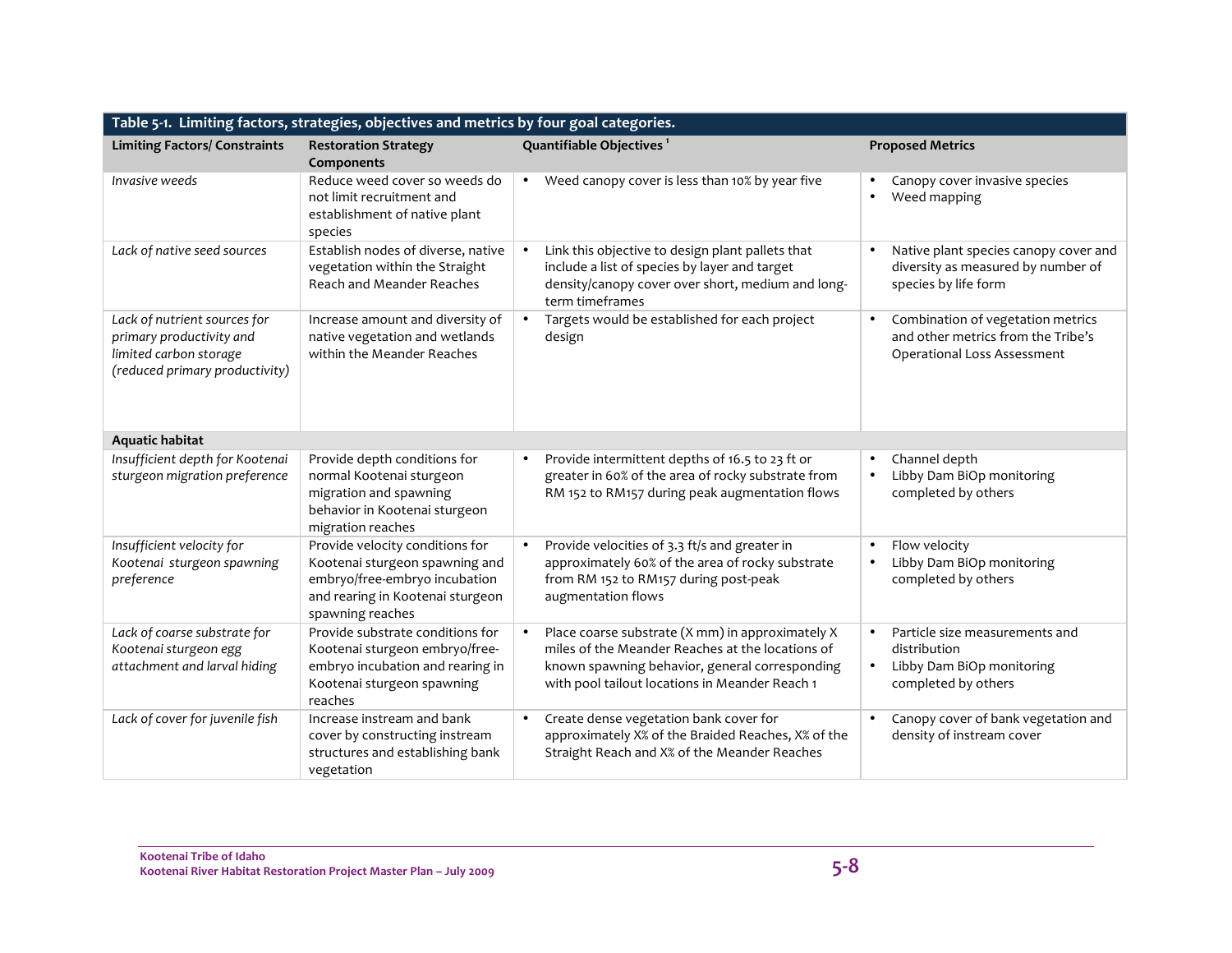| Table 5-1. Limiting factors, strategies, objectives and metrics by four goal categories. |                                                                                                                                                                     |                                                                                                                                                                                                                                        |                                                                                                                                          |  |  |
|------------------------------------------------------------------------------------------|---------------------------------------------------------------------------------------------------------------------------------------------------------------------|----------------------------------------------------------------------------------------------------------------------------------------------------------------------------------------------------------------------------------------|------------------------------------------------------------------------------------------------------------------------------------------|--|--|
| <b>Limiting Factors/ Constraints</b>                                                     | <b>Restoration Strategy</b><br>Components                                                                                                                           | Quantifiable Objectives <sup>1</sup>                                                                                                                                                                                                   | <b>Proposed Metrics</b>                                                                                                                  |  |  |
| Lack of pool-riffle complexity                                                           | Increase hydraulic habitat<br>complexity by establishing ratios<br>of pool and riffle habitat that are<br>appropriate for the<br>morphological setting              | Establish X% pool/glide habitat and X% riffle/run<br>habitat in all reaches                                                                                                                                                            | Pool and riffle habitat lengths by<br>٠<br>reach                                                                                         |  |  |
| Simplified food web from lack<br>of nutrients                                            | Increase nutrient availability                                                                                                                                      | Reference nutrient addition program and reference<br>other goals/objectives aimed at increasing<br>ecosystem productivity                                                                                                              | Combination of metrics and other<br>$\bullet$<br>Kootenai Tribe monitoring and<br>evaluation metrics from Operational<br>Loss Assessment |  |  |
| Insufficient pool frequency                                                              | Establish pool frequency that is<br>appropriate for the<br>morphological setting                                                                                    | Establish pool frequency of one pool per unit length<br>corresponding to 5 to 7 bankfull widths                                                                                                                                        | Pool spacing<br>$\bullet$                                                                                                                |  |  |
| Lack of fish passage into<br>tributaries                                                 | Establish fish passage at known<br>barriers on tributaries within the<br>project area                                                                               | Remove fish passage barriers on tributaries<br>$\bullet$                                                                                                                                                                               | Depth and velocity criteria for target<br>$\bullet$<br>species                                                                           |  |  |
| Lack of off-channel habitat for<br>rearing                                               | Increase availability of off-<br>channel habitat for native<br>aquatic species                                                                                      | Create X acres of off-channel habitat that is<br>$\bullet$<br>connected to the mainstem at X cfs. This could be<br>linked to a design table that specifies how habitat<br>should be distributed in terms of wetland<br>systems/classes | Area of off-channel habitat features<br>$\bullet$<br>Observations in off-channel areas<br>$\bullet$                                      |  |  |
| Altered water quality                                                                    | Identify and reduce point source<br>pollutant inputs into Kootenai<br>River and tributaries                                                                         | Identify specific opportunities to reduce pollutant<br>inputs                                                                                                                                                                          | Turbidity<br>$\bullet$<br>Chemical analysis<br>$\bullet$                                                                                 |  |  |
| River stewardship                                                                        |                                                                                                                                                                     |                                                                                                                                                                                                                                        |                                                                                                                                          |  |  |
| Dam controlled flow, regime                                                              | Develop habitat actions that are<br>compatible with modified<br>regimes and work with Libby<br>Dam managers so operations<br>support habitat restoration<br>efforts | Verify that coordination is happening<br>$\bullet$                                                                                                                                                                                     | Documented coordination<br>$\bullet$                                                                                                     |  |  |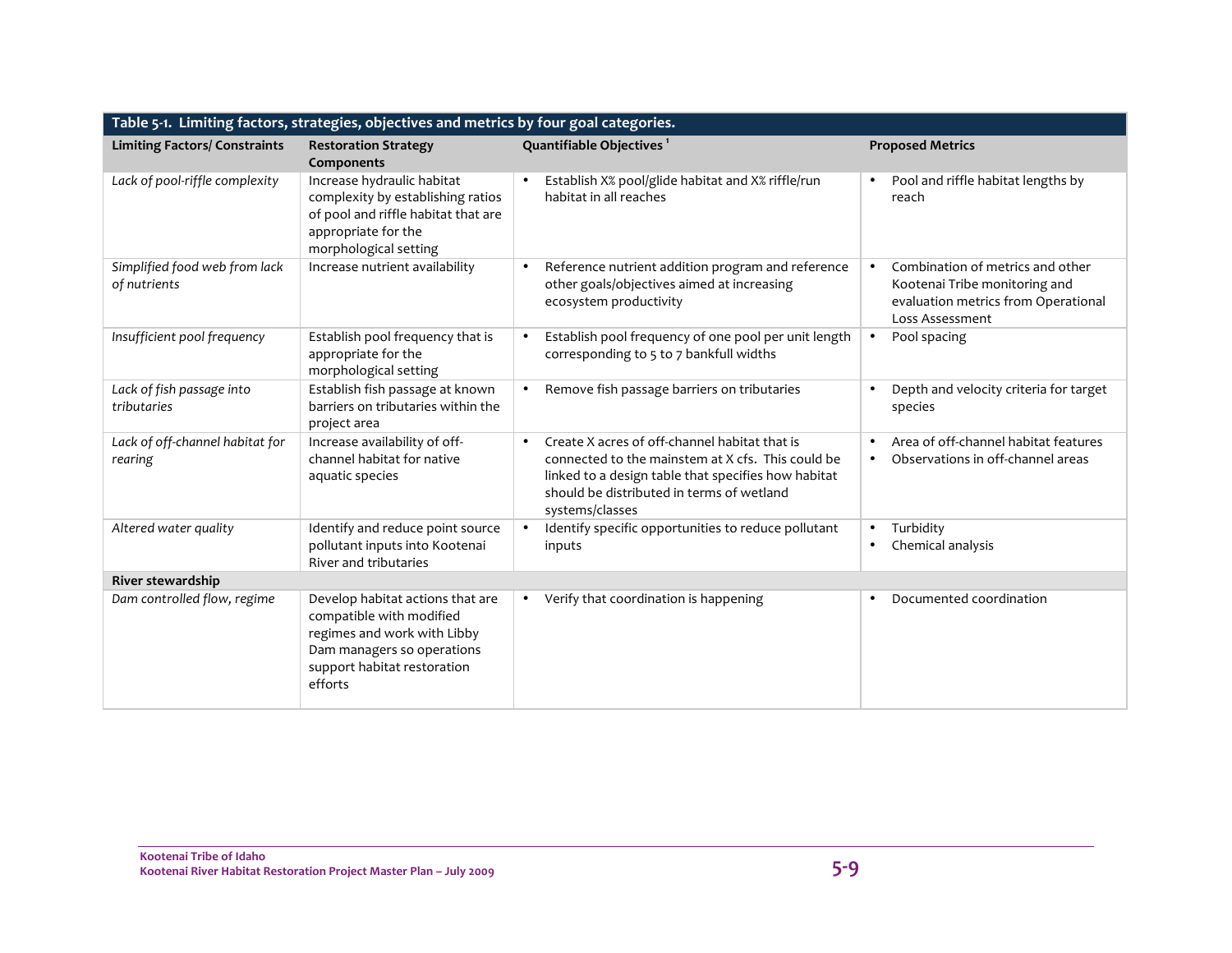| Table 5-1. Limiting factors, strategies, objectives and metrics by four goal categories. |                                                                                                                                                                                                                           |                                                    |                                      |  |  |
|------------------------------------------------------------------------------------------|---------------------------------------------------------------------------------------------------------------------------------------------------------------------------------------------------------------------------|----------------------------------------------------|--------------------------------------|--|--|
| <b>Limiting Factors/ Constraints</b>                                                     | <b>Restoration Strategy</b><br>Components                                                                                                                                                                                 | Quantifiable Objectives <sup>1</sup>               | <b>Proposed Metrics</b>              |  |  |
| Dam controlled sediment<br>regime                                                        | Develop habitat actions that are<br>compatible with modified<br>regimes and work with Libby<br>Dam managers so operations<br>support habitat restoration<br>efforts                                                       | • Verify that coordination is happening            | Documented coordination              |  |  |
| Dam controlled thermal regime                                                            | Develop habitat actions that are<br>compatible with modified<br>regimes and work with Libby<br>Dam managers so operations<br>support habitat restoration<br>efforts                                                       | • Verify that coordination is happening            | Documented coordination<br>$\bullet$ |  |  |
| Dam controlled nutrient<br>regime                                                        | Develop habitat actions that are<br>compatible with modified<br>regimes and work with Libby<br>Dam managers so operations<br>support habitat restoration<br>efforts                                                       | • Verify that coordination is happening            | Documented coordination<br>$\bullet$ |  |  |
| Floodplain land use                                                                      | Coordinate with landowners and<br>grazing lessees to explore<br>development of grazing<br>management plans that allow<br>floodplain vegetation to develop                                                                 | Verify that coordination is happening<br>$\bullet$ | Documented coordination              |  |  |
| Bank armoring                                                                            | Coordinate with appropriate<br>parties to maintain, modify or<br>remove bank armoring to<br>support channel, riparian and<br>floodplain ecological processes<br>according to specific habitat<br>actions                  | • Verify that coordination is happening            | Documented coordination              |  |  |
| Levees and diking districts                                                              | Coordinate with diking districts<br>and other affected parties to<br>maintain, modify or remove<br>levees to support channel,<br>riparian and floodplain ecological<br>processes according to specific<br>habitat actions | • Verify that coordination is happening            | Documented coordination              |  |  |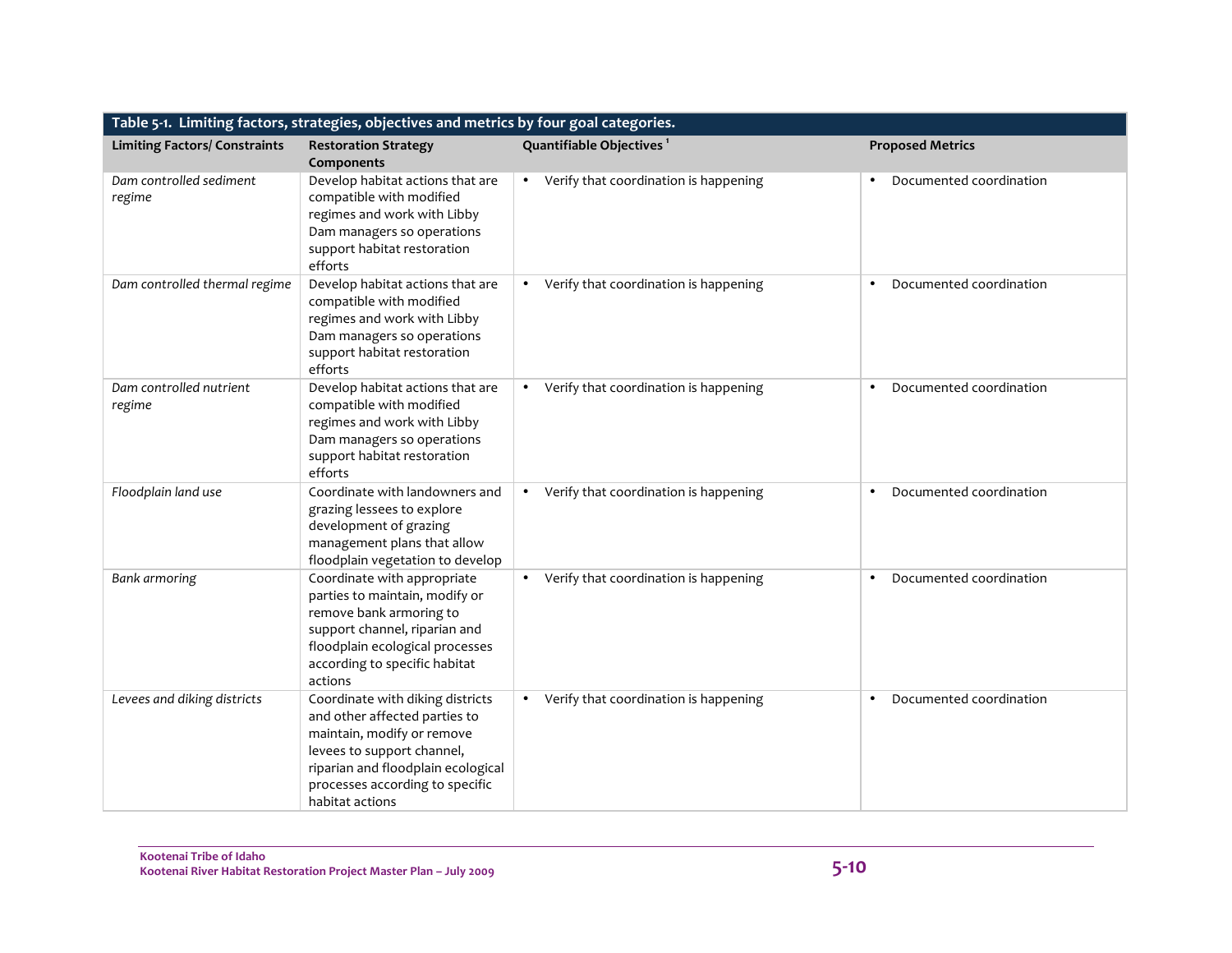| Table 5-1. Limiting factors, strategies, objectives and metrics by four goal categories. |                                                                                                                                                                                                                                            |                                                                                                                                        |                                                      |  |  |
|------------------------------------------------------------------------------------------|--------------------------------------------------------------------------------------------------------------------------------------------------------------------------------------------------------------------------------------------|----------------------------------------------------------------------------------------------------------------------------------------|------------------------------------------------------|--|--|
| <b>Limiting Factors/ Constraints</b>                                                     | <b>Restoration Strategy</b><br>Components                                                                                                                                                                                                  | Quantifiable Objectives <sup>1</sup>                                                                                                   | <b>Proposed Metrics</b>                              |  |  |
| <b>Transportation Corridors</b>                                                          | Develop habitat actions that are<br>compatible with existing<br>infrastructure; and work with<br>owners to mitigate for potential<br>impacts to infrastructure from<br>project actions                                                     | Verify that coordination is happening                                                                                                  | Documented coordination                              |  |  |
| Backwater influence from<br>Kootenay Lake                                                | Work with B.C. and other entities<br>to explore and identify potential<br>modifications to Kootenay Lake<br>level management and design<br>habitat actions that would<br>complement those potential<br>changes to Lake level<br>management | Reduce the backwater influence on X miles of river<br>by lowering the backwater elevation by X feet<br>during flows greater than X cfs | Backwater elevation                                  |  |  |
| Urban development adjacent<br>to river                                                   | Design habitat actions that do<br>not place urban infrastructure at<br>risk, and create riparian buffers<br>to separate city from river where<br>possible by working with<br>Bonners Ferry and landowners                                  | Establish riparian buffers for X feet of river frontage<br>based on results of coordinating with landowners                            | Documented coordination<br>Length of riparian buffer |  |  |

1 Where thresholds are not specified, they are indicated with an 'X' and will be developed during later design phases.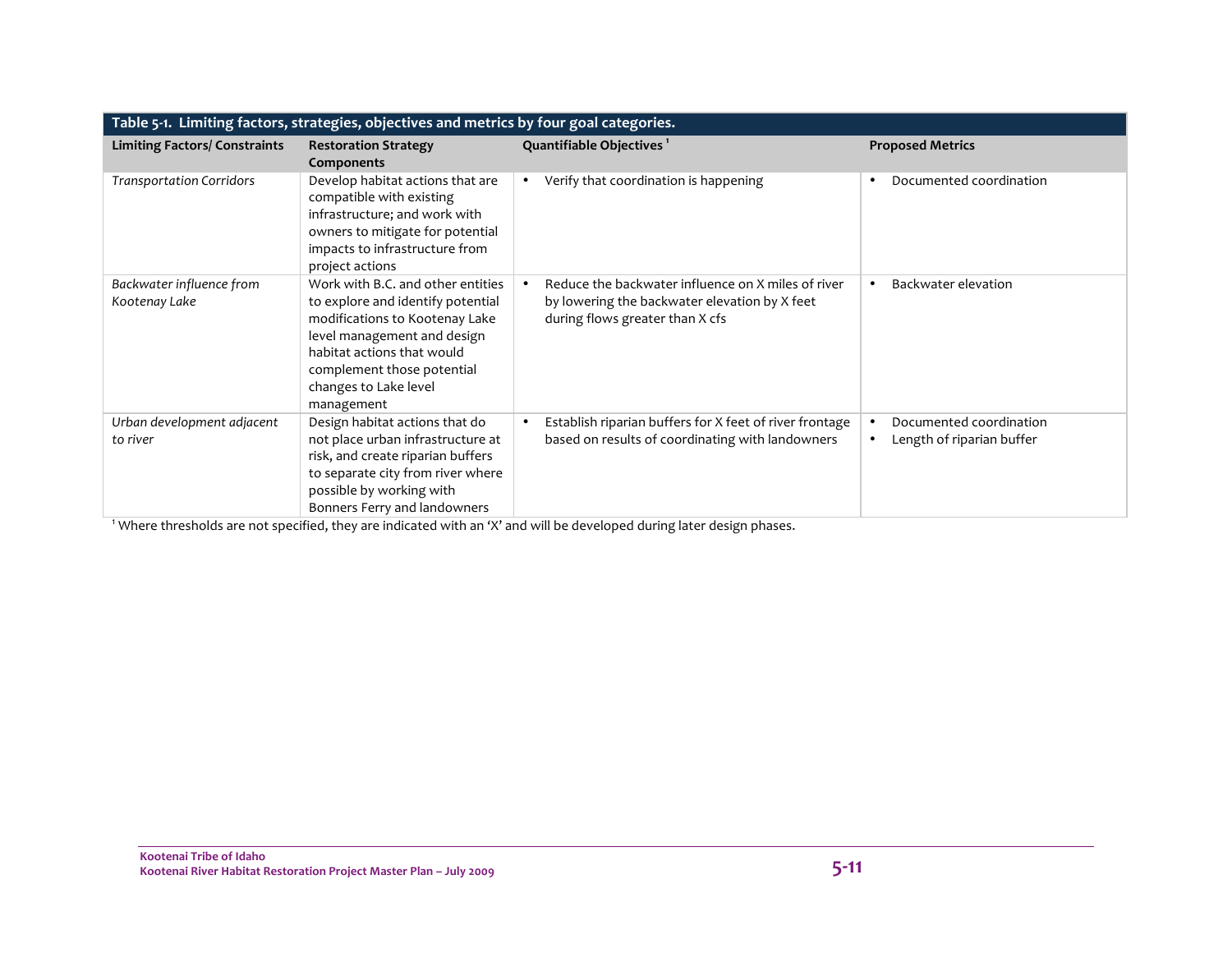| Table 5-2. Conceptual success criteria for adaptive management in the context of short-term and long- |                                                                                                     |                                                                                                                        |  |  |  |
|-------------------------------------------------------------------------------------------------------|-----------------------------------------------------------------------------------------------------|------------------------------------------------------------------------------------------------------------------------|--|--|--|
| term time frames.                                                                                     |                                                                                                     |                                                                                                                        |  |  |  |
| <b>Metrics</b>                                                                                        | Short-term success criteria*                                                                        | Long-term success criteria*                                                                                            |  |  |  |
|                                                                                                       | $(o-15$ years)                                                                                      | $(15+years)$                                                                                                           |  |  |  |
| Morphology                                                                                            |                                                                                                     |                                                                                                                        |  |  |  |
| Channel width/depth ratio                                                                             | Channel dimensions are within 20% of<br>design                                                      | Channel dimensions are within 20% of<br>design                                                                         |  |  |  |
| Hydrologic connectivity                                                                               | Floodplain is accessed at flows > 30,000<br>CFS                                                     | Floodplain is accessed at flows > 30,000<br>CFS                                                                        |  |  |  |
| Particle size distribution                                                                            | Substrate meets distribution criteria by<br>reach                                                   | Natural processes maintain appropriate<br>particle size for design habitat                                             |  |  |  |
| <b>Bank erosion rates</b>                                                                             | Bank erosion <0.5 foot/yr                                                                           | Bank erosion < 1 foot/yr                                                                                               |  |  |  |
| Lateral bank movement                                                                                 | Lateral bank movement < 0.5 foot/yr                                                                 | Lateral bank movement < 1 foot/yr                                                                                      |  |  |  |
| Bank height ratio                                                                                     | BHR between 1.0 to 1.4                                                                              | BHR between 1.0 and 1.4                                                                                                |  |  |  |
| Sediment volume                                                                                       | Floodplain surfaces in the Braided and<br>Straight Reaches store X tons of sediment<br>over X years | Floodplain surfaces in the Braided and<br>Straight Reaches store X tons of<br>sediment over X years                    |  |  |  |
| Scour and fill depth                                                                                  | Scour/fill depth is X feet/event by reach                                                           | Scour/fill depth is X feet/event by reach                                                                              |  |  |  |
| <b>Riparian vegetation</b>                                                                            |                                                                                                     |                                                                                                                        |  |  |  |
| Proportional abundance of                                                                             | Floodplain vegetation types > 70% of target                                                         | Floodplain vegetation types > 80% of                                                                                   |  |  |  |
| native vegetation types                                                                               | distribution                                                                                        | target distribution                                                                                                    |  |  |  |
| Canopy cover                                                                                          | Native species canopy cover > 80% of total                                                          | Native species canopy cover > 90% of<br>total                                                                          |  |  |  |
| Invasive species canopy                                                                               | Invasive species < 20%                                                                              | Invasive species < 10%                                                                                                 |  |  |  |
| Stem counts                                                                                           | X live willows/sq ft by year 3                                                                      | X live willows/sq ft by year XX                                                                                        |  |  |  |
| Groundwater depth                                                                                     | X acres of floodplain has sufficient root<br>zone hydrology to support wetlands                     | X acres of floodplain has sufficient root<br>zone hydrology to support wetlands                                        |  |  |  |
| Hydrologic connectivity                                                                               | X% of floodplain is accessed at flows ><br>30,000CFS                                                | X% of floodplain is accessed at flows ><br>30,000CFS                                                                   |  |  |  |
| Weed mapping                                                                                          | Weed canopy cover < 10% by year 5                                                                   | Weed canopy cover does not increase<br>above 10%                                                                       |  |  |  |
| Point bar footprint                                                                                   | Max of X% change/yr over 3 years                                                                    | Max of X% change/yr annually                                                                                           |  |  |  |
| Aquatic habitat                                                                                       |                                                                                                     |                                                                                                                        |  |  |  |
| Mean channel depth/velocity<br>Particle size/distribution                                             | Channel dimensions are within 20 % of<br>design                                                     | Healthy channel is maintained by natural<br>processes                                                                  |  |  |  |
| Pool/riffle habitat length                                                                            | Substrate meets distribution criteria by<br>reach                                                   | Substrate meets distribution criteria by<br>reach                                                                      |  |  |  |
| Species population/<br>Proportional distribution                                                      | Habitat proportions are within 10% of<br>design<br>Increase in species diversity and population     | Habitat proportions are within 10% of<br>design<br>Target species populations are healthy<br>and naturally maintaining |  |  |  |
| Movement/migration                                                                                    | Barriers removed                                                                                    | Tributaries accessed by target species                                                                                 |  |  |  |
| Bank canopy cover                                                                                     | X% of banks in each reach have dense<br>canopy cover                                                | X% of banks in each reach have dense<br>canopy cover                                                                   |  |  |  |
| River stewardship                                                                                     |                                                                                                     |                                                                                                                        |  |  |  |
| Metrics are tied to degree of<br>coordination and outcomes                                            | Success criteria linked to amount and<br>quality of communication with landowners<br>and agencies   | Success criteria tied to numbers of<br>cooperative projects initiated                                                  |  |  |  |

\*Success criteria will be refined during subsequent design phases and may include biological components.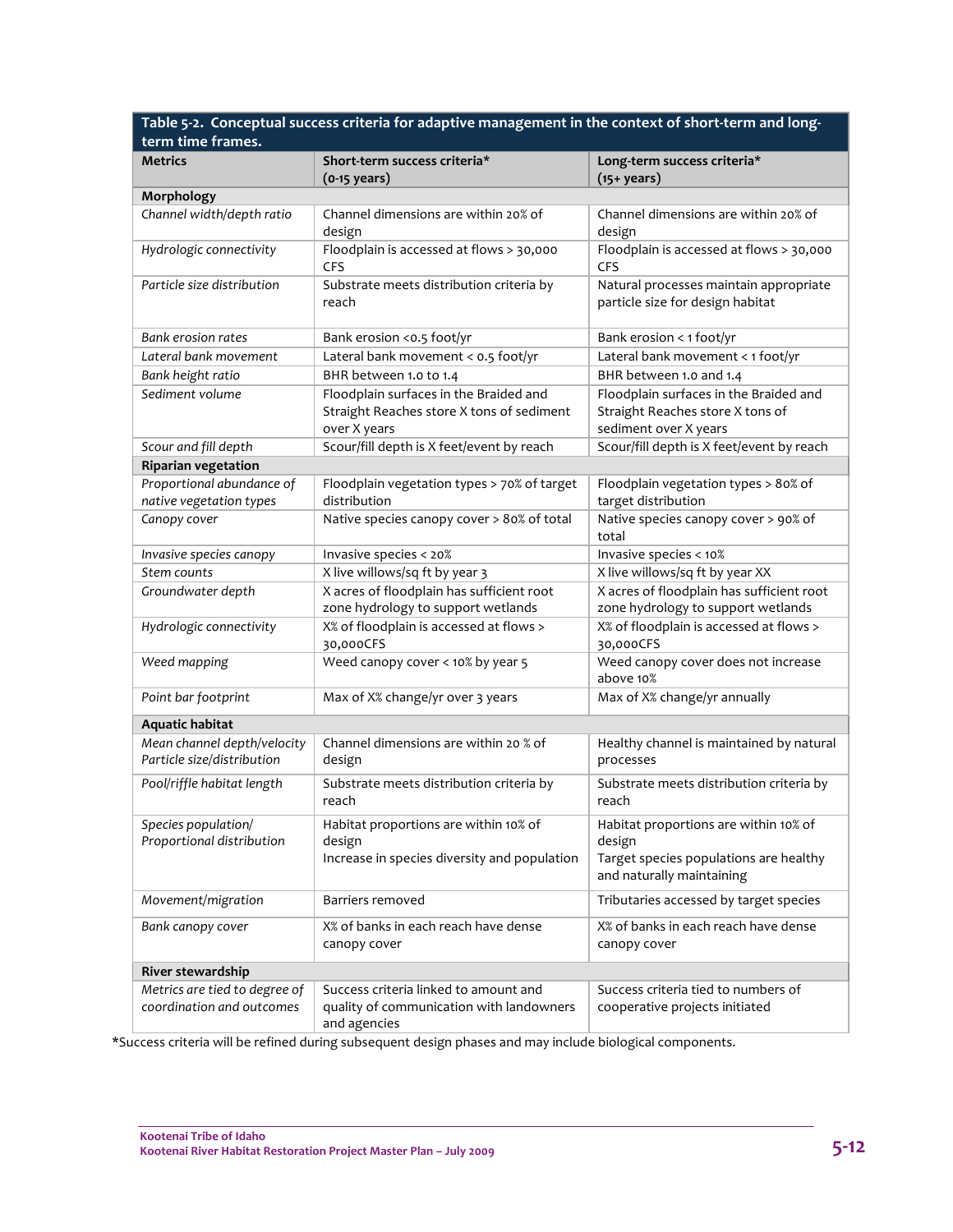The conceptual success criteria described in Table 5‐2 are split into short‐term and long‐term time frames. Short‐term success criteria focus on whether specific restoration treatments and actions are responding as expected at the scale of the particular treatment or action. At this scale, thresholds that determine success are linked to quantitative criteria that will be developed during the design process. In some cases, long-term success criteria are similar to short-term success criteria, except different thresholds may be used to define success. For example, when restoring native vegetation to a recently disturbed surface, it is more likely that weeds will colonize that surface. As soils develop and native plants occupy more niches over the long‐term, it is reasonable to set a lower threshold for weed cover in terms of how success is defined. In other cases, long-term success criteria may be broader and focus on whether limiting factors are being addressed and whether the ecosystem is responding to changes in habitat conditions caused by the restoration project. In addition to being different for different timeframes, some success criteria must be flexible due to the variable nature of a river and floodplain ecosystem. Because we define restoration as creating conditions that will sustain ecological processes, it is necessary to acknowledge that ecological processes are dynamic and will result in changes, particularly during the first few years after a project is constructed. For example, in the case of a constructed channel, some lateral erosion and deposition is desirable as the channel makes slight adjustments to local hydraulic and sediment‐transport conditions. If success criteria for the short-term time frame are expressed as variation around a mean design value, this will allow room for natural adjustments without automatically triggering maintenance actions or unnecessary or inappropriate redesign.

Success criteria values and ranges represent expectations about how the ecosystem will respond to restoration treatments. Exceeding these values and ranges triggers a management response that is described in more detail in Section 5‐4. Management responses may include reconsidering success criteria, increasing monitoring intensity, performing a maintenance action, or redesigning some aspect of the project. In practice, monitoring data should be reviewed both in the office and in the field by an adaptive management team consisting of experts and managers who represent the relevant scientific disciplines. Evaluating monitoring data in the context of the ecosystem makes it possible to observe ecological processes that are difficult to capture numerically. This contextual interdisciplinary review is necessary is necessary for the decision‐ making process described in Section 5‐4 to be effective.

In addition to success criteria directed at habitat, additional criteria may be developed for biological populations as part of later design phases. As noted previously, it will be necessary to coordinate with other related restoration efforts like those described in the Draft Kootenai River Adaptive Management Plan (Walters et al. 2005) so appropriate links are made between habitat actions and other management programs aimed at restoring Kootenai sturgeon and other native populations.

## **5.3 Monitoring Program**

This section describes the monitoring framework for the Kootenai River Habitat Restoration Project. The purpose of this section is to describe how monitoring data will be used to evaluate the success of the project and provide information to support the adaptive management decision‐making process.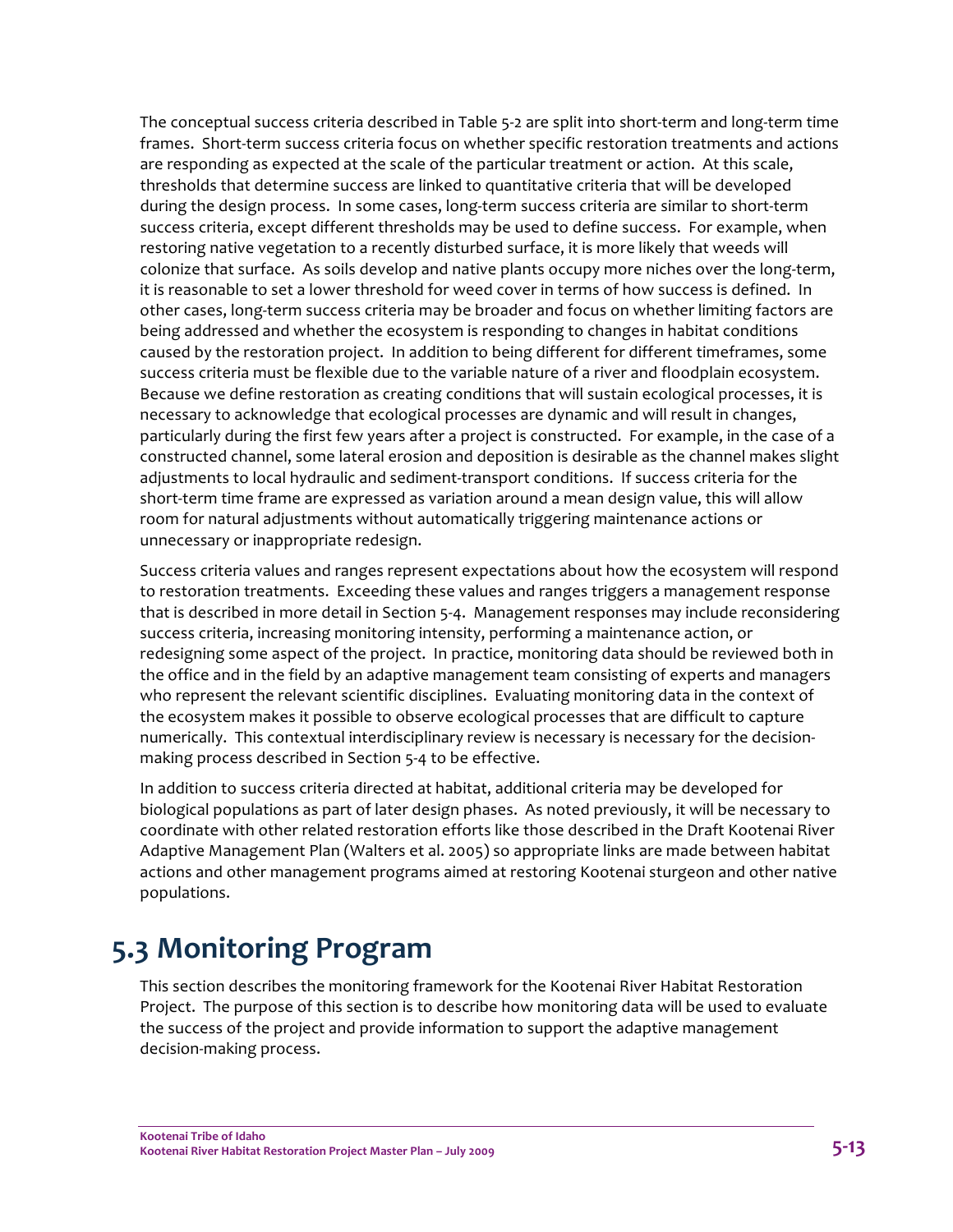Three types of monitoring are necessary to establish the integrated monitoring program. These include baseline, implementation, and effectiveness monitoring.

- **Baseline** monitoring documents the pre-restoration condition.
- **Implementation monitoring** (also called as-built monitoring) documents the restoration project as completed.
- **Effectiveness monitoring** addresses whether project objectives are being met, determines maintenance needs, and provides inputs into decision pathways.

#### **5.3.1 Baseline Monitoring**

Baseline monitoring data include data collected to support development of this Master Plan, data that will be collected in the future to support subsequent design work, and other data collected as part of related projects. These data reflect the pre‐restoration condition of habitat in the Kootenai River project area, and provide a basis for documenting changes that result from implementing restoration actions. Monitoring and adaptive management plans for specific projects will include a comprehensive list of data sets that apply to each project.

#### **5.3.2 Implementation or As‐built Monitoring**

Once a project phase has been constructed, a detailed as‐built survey will be conducted to document the completed restoration project. During the as-built survey, permanent monitoring stations will be established for the purpose of conducting effectiveness monitoring. The exact location of permanent monitoring stations will be determined as construction proceeds. Similar to construction, as‐built documentation will occur in phases following completion of each project reach or phase.

The following information and data may be collected as part of the as‐built documentation:

- Detailed aerial (LiDAR), ground, and bathymetric topographic surveys of the channel and floodplain for use as base maps for project monitoring.
- Aerial photographs of the project reach.
- Ground photographs of the project reach.
- Longitudinal profile and channel cross-sections with as-built stationing.
- **•** Channel substrate composition
- Resource-grade GPS surveys to create maps documenting revegetation treatment areas and vegetation cover type extents.
- Resource-grade GPS survey to create maps to document structure locations
- Resource-grade GPS surveys to create as-built wetland maps

#### **5.3.3 Effectiveness Monitoring**

Effectiveness monitoring is designed to measure progress toward achieving project goals and objectives in terms of success criteria, determine maintenance needs and provide input into determining whether the site exhibits a trajectory towards or away from achieving project goals and objectives. This monitoring effort will focus on collecting data necessary to calculate the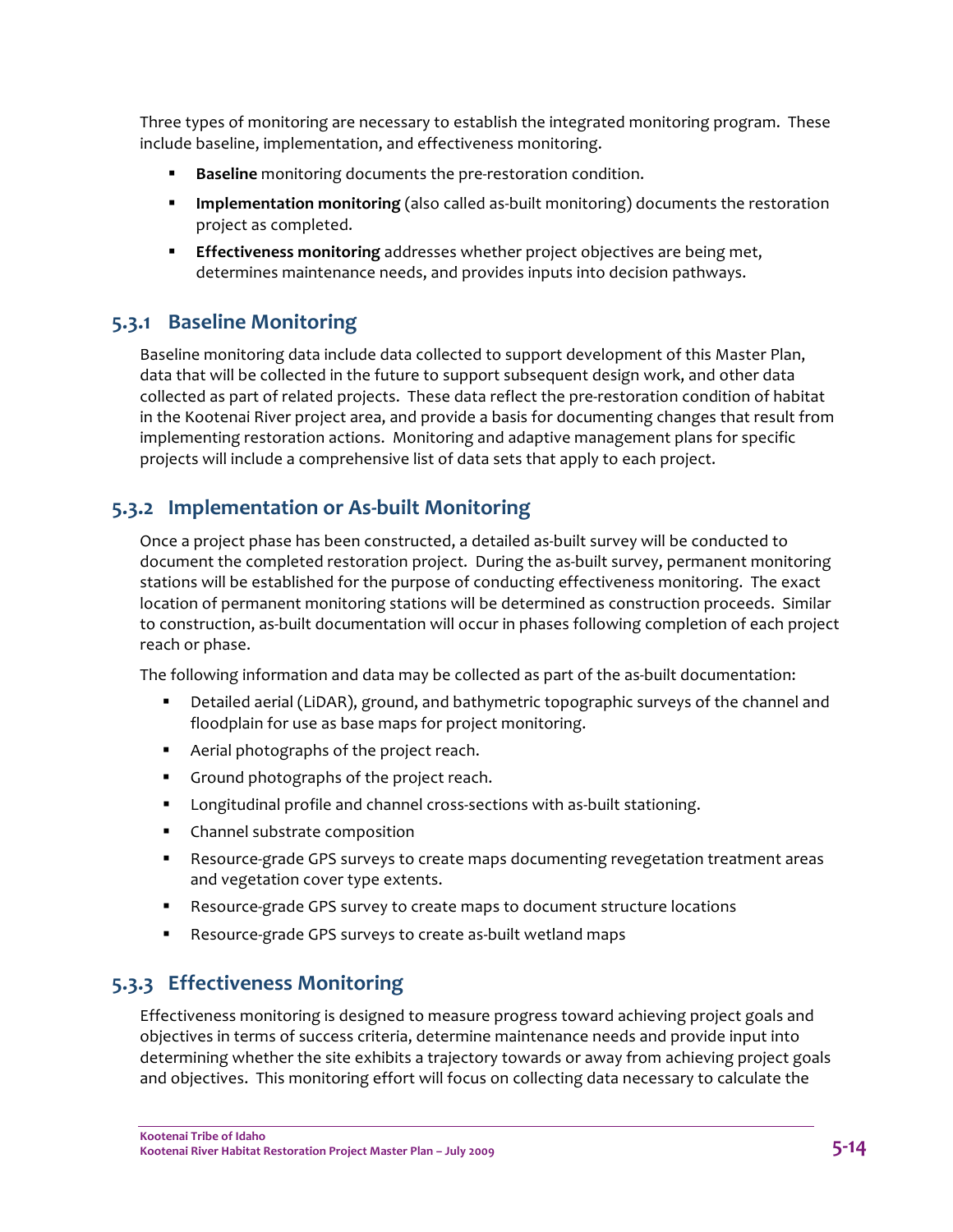monitoring metrics established to quantify success criteria for the project. The following sections describe how the effectiveness monitoring plan will be developed and implemented including: monitoring methods, monitoring locations, level of effort, and monitoring schedule and frequency. More detailed adaptive management and monitoring plans will be developed during the preliminary and final design phases. How the data are collected for effectiveness monitoring, and how those data will be used to make decisions regarding project success, and determine corrective actions and maintenance needs is described in Section 5‐4.

#### *5.3.3.1 Monitoring Methods*

Subsequent design phases will include specific monitoring methods that explain how each metric will be evaluated, and as noted above, additional metrics may be added. Methods may be included as an appendix that can be easily separated from the plan and used as a field reference. Specific monitoring methods will be determined for each phase of restoration depending on the specific restoration treatments that are implemented.

#### *5.3.3.2 Monitoring Locations, Level of Effort, Timing and Frequency*

Monitoring locations will be identified during the design phase and as the as‐built survey is completed. The sampling intensity (level of effort) will be determined according to the parameter that is being measured and will vary depending on the particular monitoring method. Table 5-3 provides an example of the number of sampling sites, anticipated sampling locations, timing and sampling frequency for each monitoring metric.

| <b>Example Metrics</b>        | <b>Sampling Locations</b>                                                                                | Total Samples /<br><b>Sampling Event</b>                                      | <b>Timing</b>        | Scheduled<br>Frequency*           |
|-------------------------------|----------------------------------------------------------------------------------------------------------|-------------------------------------------------------------------------------|----------------------|-----------------------------------|
| Morphology                    |                                                                                                          |                                                                               |                      |                                   |
| Channel width/depth<br>ratio  | At cross-sections                                                                                        | Depends on Reach<br>Length                                                    | After peak<br>runoff | Years 1, 2, 3, 5,<br>10, 15, etc. |
| Hydrologic connectivity       | Entire restoration area                                                                                  | One                                                                           | During peak flow     | Years 1, 2, 3, 5,<br>10, 15, etc. |
| Particle size<br>distribution | All riffles and point bars and<br>according to existing<br>monitoring and evaluation<br>efforts          | Up to 5 per reach<br>and per existing<br>monitoring and<br>evaluation efforts | After peak<br>runoff | Years 1, 2, 3, 5,<br>10, 15, etc. |
| Bank erosion rates            | Outer bends where bank<br>stabilization structures are<br>installed and at all channel<br>cross-sections | Depends on Reach<br>Length                                                    | After peak<br>runoff | Years 1, 2, 3, 5,<br>10, 15, etc. |
| Lateral bank movement         | Outer bends where bank<br>stabilization structures are<br>installed and at all channel<br>cross-sections | Depends on Reach<br>Length                                                    | After peak<br>runoff | Years 1, 2, 3, 5,<br>10, 15, etc. |
| Bank height ratio             | Points along longitudinal<br>profile                                                                     | Depends on Reach<br>Length                                                    |                      | Years 1, 2, 3, 5,<br>10, 15, etc. |

#### **Table 5‐3. Example of potential monitoring sampling locations, effort, timing and frequency.**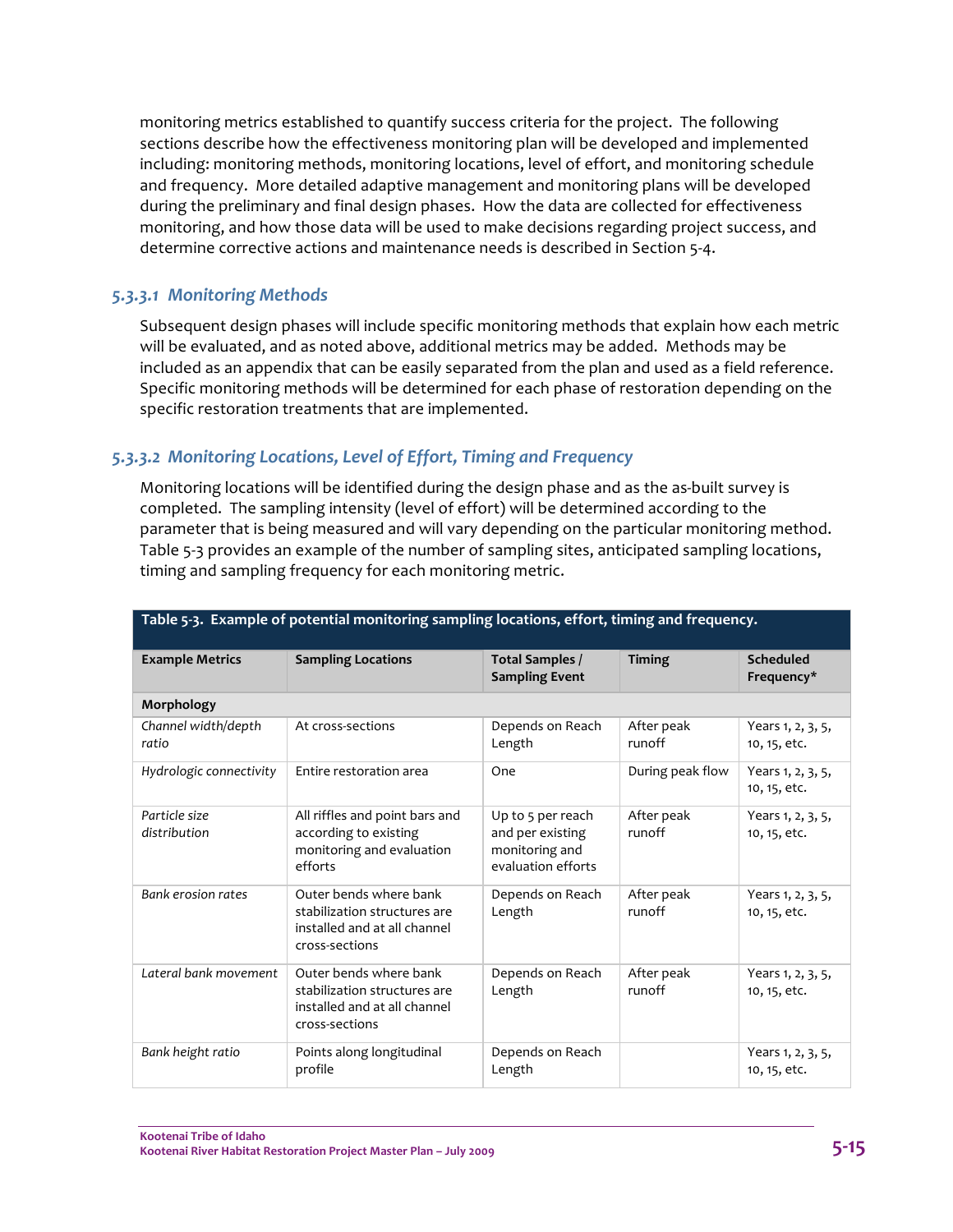**Table 5‐3. Example of potential monitoring sampling locations, effort, timing and frequency.** 

| <b>Example Metrics</b>                                  | <b>Sampling Locations</b>                         | Total Samples /<br><b>Sampling Event</b>                            | <b>Timing</b>                                              | <b>Scheduled</b><br>Frequency*    |
|---------------------------------------------------------|---------------------------------------------------|---------------------------------------------------------------------|------------------------------------------------------------|-----------------------------------|
| Sediment volume                                         | Entire floodplain surface                         | One                                                                 | After peak<br>runoff                                       | Years 1, 2, 3, 5,<br>10, 15, etc. |
| Scour and fill depth                                    | Point bars                                        | 3 to 5 per bar                                                      | After peak<br>runoff                                       | Years 1, 2, 3, 5,<br>10, 15, etc. |
| <b>Riparian Vegetation</b>                              |                                                   |                                                                     |                                                            |                                   |
| Proportional<br>abundance of native<br>vegetation types | Entire project area                               | One                                                                 | Growing season                                             | Years 1, 2, 3, 5,<br>10, 15, etc. |
| Canopy cover                                            | Sampling plots                                    | Per monitoring plan                                                 | Growing season                                             | Years 1, 2, 3, 5,<br>10, 15, etc. |
| Invasive species canopy                                 | Sampling plots                                    | Per monitoring plan                                                 | Growing season                                             | Years 1, 2, 3, 5,<br>10, 15, etc. |
| Stem counts                                             | All bioengineering structures                     | Per monitoring plan                                                 | Growing season                                             | Years 1, 2, 3, 5,<br>10, 15, etc. |
| Groundwater depth                                       | Within wetlands                                   | Paired<br>wells/wetland                                             | Growing season                                             | Years 1, 2, 3, 5,<br>10, 15, etc. |
| Hydrologic connectivity                                 | Entire restoration area                           | One/Peak Flow<br>Event                                              | During peak flow                                           | Years 1, 2, 3, 5,<br>10, 15, etc. |
| Weed mapping                                            | Sampling plots                                    | Per monitoring plan                                                 | Growing season                                             | Years 1, 2, 3, 5,<br>10, 15, etc. |
| Point bar footprint                                     | All point bars                                    | One/Peak Flow<br>Event                                              | After Peak Flow                                            | Years 1, 2, 3, 5,<br>10, 15, etc. |
| <b>Aquatic Habitat</b>                                  |                                                   |                                                                     |                                                            |                                   |
| Mean channel<br>depth/velocity                          | At cross-sections                                 | Depends on Reach<br>Length                                          |                                                            | Years 1, 2, 3, 5,<br>10, 15, etc. |
| Particle<br>size/distribution                           | At cross-sections                                 | Depends on Reach<br>Length                                          |                                                            | Years 1, 2, 3, 5,<br>10, 15, etc. |
| Pool/riffle habitat<br>length                           | Entire length of longitudinal<br>profile          | Depends on Reach<br>Length                                          | After peak<br>runoff                                       | Years 1, 2, 3, 5,<br>10, 15, etc. |
| Species population/<br>Proportional<br>distribution     | Entire restoration area                           | Per related<br>monitoring and<br>evaluation efforts                 | Per existing<br>protocols                                  | Years 1, 2, 3, 5,<br>10, 15, etc. |
| Movement/migration                                      | Tributaries TBD and in<br>Kootenai River Mainstem | Per related<br>monitoring and<br>evaluation efforts                 | Per existing<br>protocols                                  | Years 1, 2, 3, 5,<br>10, 15, etc. |
| Bank canopy cover                                       | At cross-sections                                 | Depends on Reach<br>Length                                          | Growing season                                             | Years 1, 2, 3, 5,<br>10, 15, etc. |
| Turbidity                                               | Above and below project<br>extents                | Per related<br>monitoring and<br>evaluation efforts<br>and specific | Peak runoff,<br>release flows,<br>construction<br>protocol | Years 1, 2, 3, 5,<br>10, 15, etc. |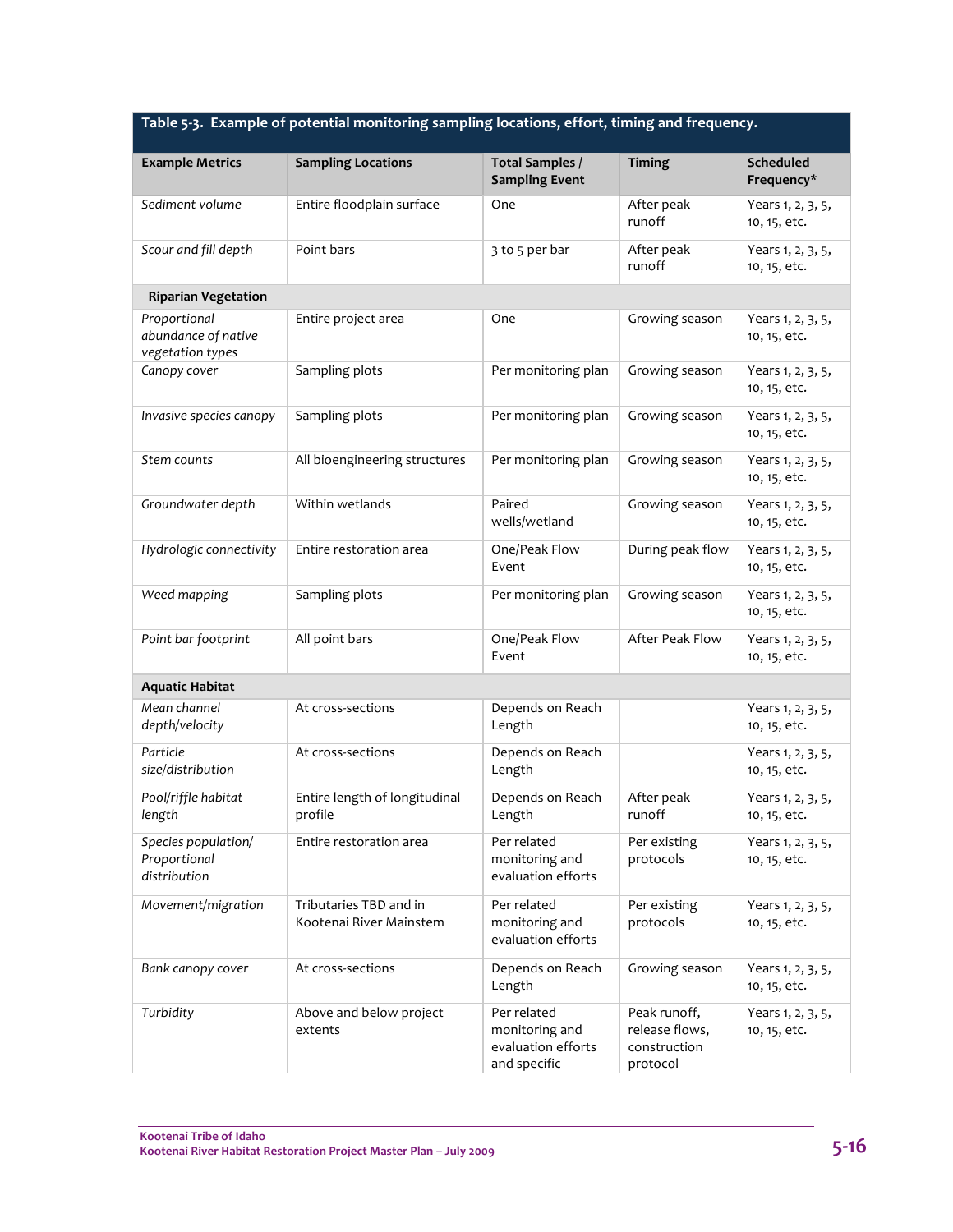| Table 5-3. Example of potential monitoring sampling locations, effort, timing and frequency. |                           |                                          |               |                                |
|----------------------------------------------------------------------------------------------|---------------------------|------------------------------------------|---------------|--------------------------------|
| <b>Example Metrics</b>                                                                       | <b>Sampling Locations</b> | Total Samples /<br><b>Sampling Event</b> | <b>Timing</b> | <b>Scheduled</b><br>Frequency* |
|                                                                                              |                           | restoration plan                         |               |                                |

\* Significant floods and other disturbances may trigger additional monitoring events (e.g., drought, ice jams, and unseasonal flow events exceeding bankfull). Related monitoring and evaluation programs will be referenced as part of project‐specific monitoring plans.

## **5.4 Framework for Making Adaptive Management Decisions Based on Monitoring Data**

Implementing large‐scale ecosystem restoration requires building in mechanisms to address the uncertainty that is inherent within natural systems. To address this uncertainty, the Adaptive Management and Monitoring program includes a decision‐making framework for interpretation of effectiveness monitoring data and other information that becomes available. To support this, the Kootenai Tribe will initiate efforts to identify and convene an interdisciplinary adaptive management and monitoring team for the Kootenai River Habitat Restoration Project prior to initiation of the preliminary design phase. This team will include representatives from key management agencies (co-managers), a range of necessary disciplines (e.g., fish and plant biologists, hydrologists, etc.) and other experts in the field of restoration. This team will coordinate to critically review monitoring data and other project‐related information (in the office and in the field) so team members can interpret monitoring results in the context of developing ecosystem functions and processes. Through this framework, it will be possible to determine whether the implemented restoration actions(s) are meeting project objectives based on success criteria, which corrective measures may be necessary, whether maintenance is necessary, and whether monitoring methods and/or success criteria should be modified.

#### **5.4.1 Interpreting Monitoring Results for Decision‐Making**

At a coarse scale, data generated during monitoring will point toward one of three conclusions related to whether project objectives are being met: 1) restoration project is meeting objectives, 2) restoration project is trending toward meeting objectives, or 3) restoration project is either not meeting objectives or trending toward not meeting objectives. The third conclusion may be reached for several reasons:

- **Incorrect implementation of restoration action(s) or incorrect underlying restoration** assumptions.
- Site conditions (e.g., anticipated hydrology not occurring, substrate does not support desired plant community).
- Non-project related factors (e.g., prolonged drought, other climatic variability, floods, invasive species and land use impacts).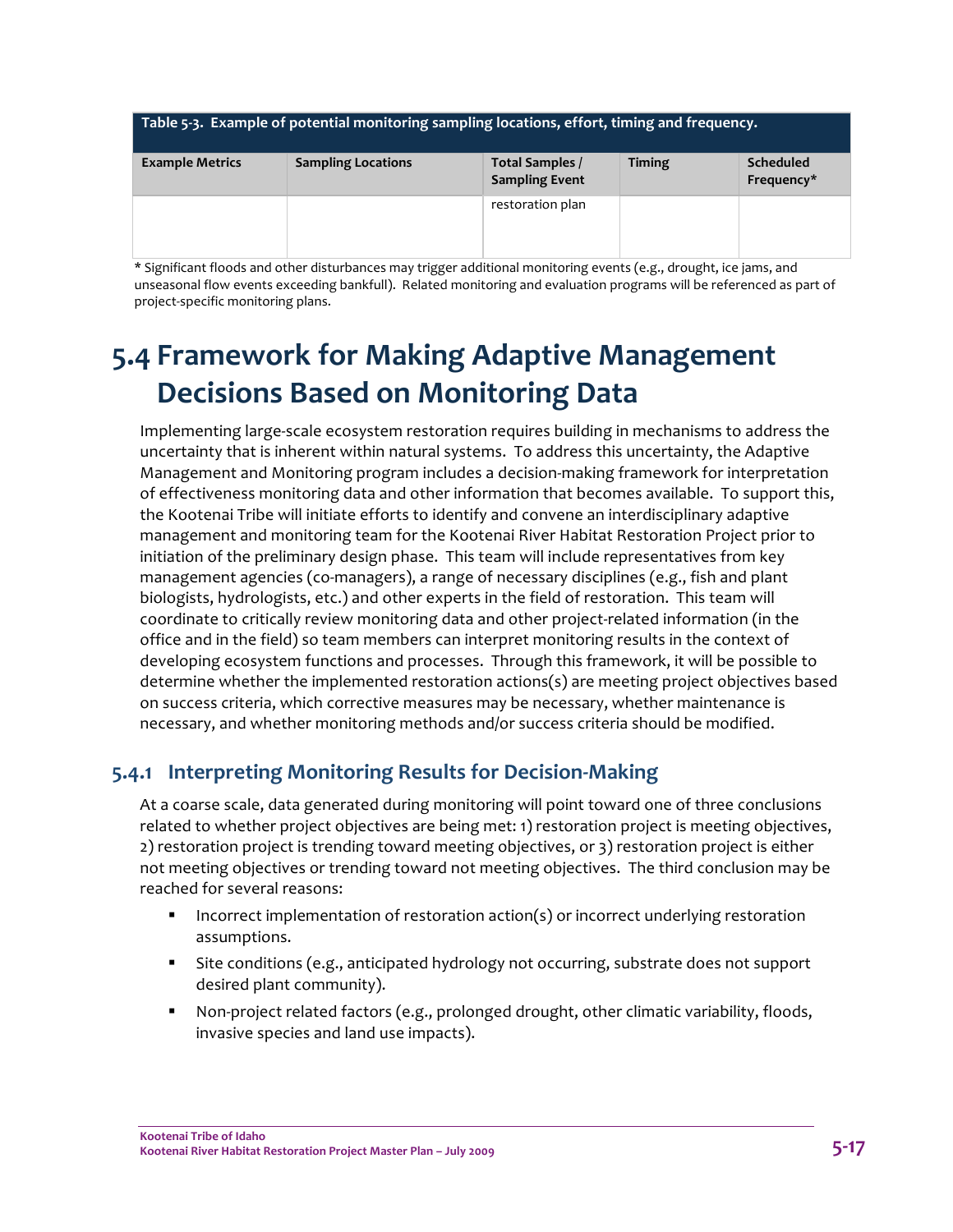- **Insufficient time has elapsed since implementation (e.g., channel bed may not have** become fully armored, flows have not been sufficient to move or deposit sediment, or hard-coated seeds may not have germinated).
- **Ineffective monitoring program (e.g., inappropriate data collection methods, sampling** regime, sampling locations not capturing variability, or data analysis).

The interdisciplinary adaptive management and monitoring team will interpret monitoring data, and conclusions about the success of restoration projects will be made using professional judgment in the context of this framework. Once a conclusion has been reached, the team will evaluate causes and uncertainties related to data interpretation, including ensuring that the monitoring data are appropriate and support conclusions, and that the correct conclusion has been reached. The adaptive management team will then identify the appropriate action related to that conclusion. Table 5‐4 describes three types of monitoring data interpretations and related decisions and actions. Figure 5‐2 outlines the decision‐making framework that leads to one of the three data interpretations.

| Table 5-4. Adaptive Management Decision-making Framework.                                                         |                                                                                                                                                                                                                                                                                                                                                                     |  |  |
|-------------------------------------------------------------------------------------------------------------------|---------------------------------------------------------------------------------------------------------------------------------------------------------------------------------------------------------------------------------------------------------------------------------------------------------------------------------------------------------------------|--|--|
| Interpretations of<br><b>Monitoring Data</b>                                                                      | <b>Decisions and Actions</b>                                                                                                                                                                                                                                                                                                                                        |  |  |
| Restoration project is<br>meeting objectives based on<br>values of success criteria                               | Evaluate monitoring program (continue, reduce, eliminate some metrics,<br>٠<br>verify that metrics are appropriate)                                                                                                                                                                                                                                                 |  |  |
| Restoration project has not<br>yet met objectives, but data<br>appears to show trend<br>toward meeting objectives | Evaluate monitoring program (continue, reduce, modify, eliminate some<br>٠<br>metrics)<br>Evaluate whether rates of progress toward objectives are appropriate<br>п<br>Develop plan to address rate of progress if necessary<br>٠<br>Implement plan as new habitat action and evaluate within this framework<br>$\blacksquare$                                      |  |  |
| Restoration project appears<br>that it will not meet<br>objectives                                                | Evaluate causes<br>٠<br>Assess monitoring program to determine if appropriate data are being<br>٠<br>collected to determine and evaluate causes and effectiveness of<br>restoration project or treatment<br>Evaluate whether success criteria are appropriate<br>٠<br>Develop plan to address problems<br>٠<br>Implement plan and monitor results<br>$\blacksquare$ |  |  |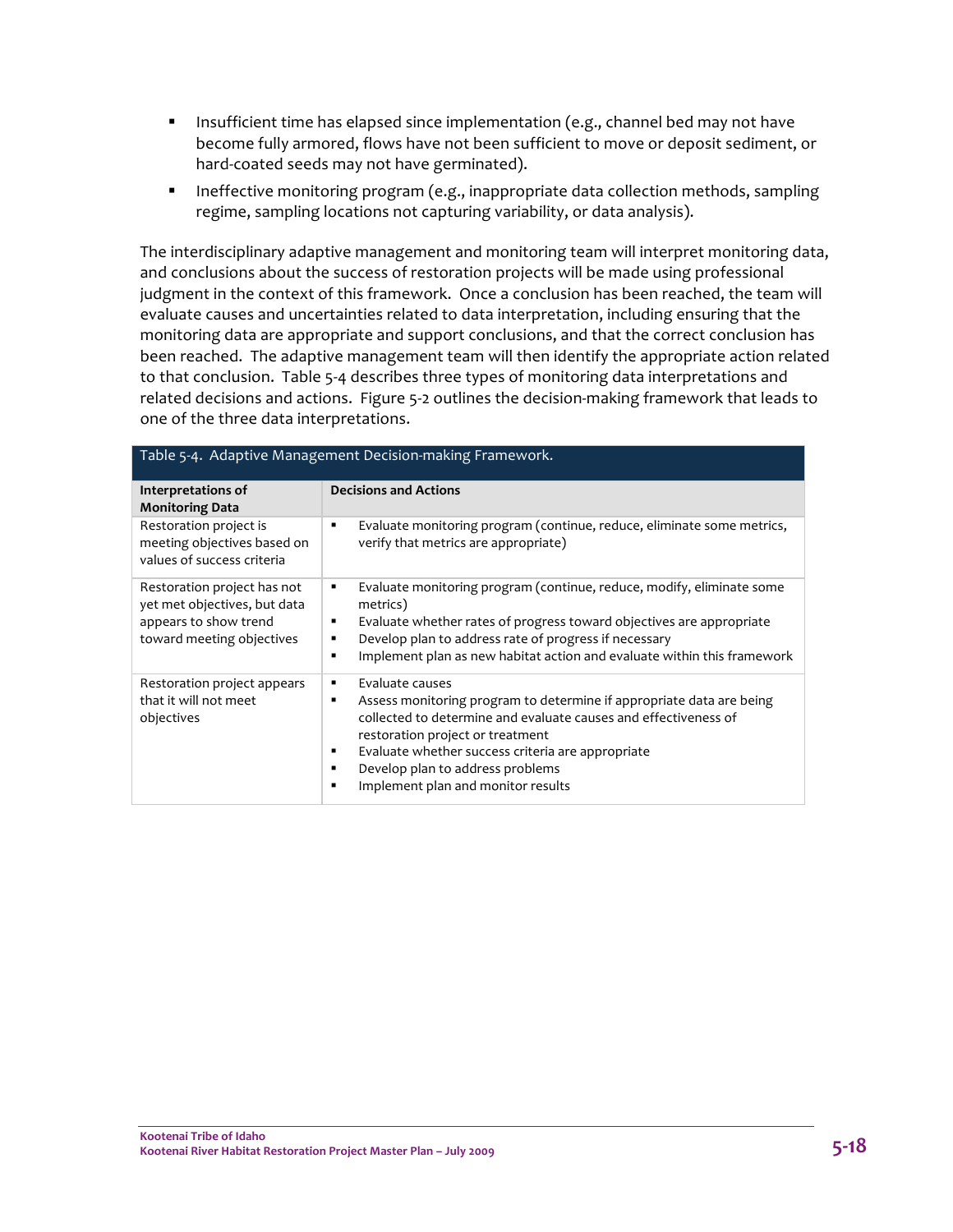

**Figure 5‐2. Adaptive management decision pathway**

#### **5.4.2 Interpreting Monitoring Results to Modify Future Restoration Designs**

While effectiveness monitoring data will be used to evaluate and potentially modify restoration projects that have been designed and implemented, these data will also be used to guide restoration designs for subsequent project phases. One use of monitoring data may be to modify existing restoration treatments. For example, if a material used in a restoration treatment fails to withstand a high flow event that is within the design criteria for that treatment, a stronger or different material might be used in the design for later project phases. Alternatively, if a restoration treatment or combination of treatments does not appear to be addressing a limiting factor, future designs may adaptively replace that treatment with an entirely different treatment.

#### **5.4.3 Interpreting Monitoring Results for Routine Maintenance Needs**

In addition to monitoring project effectiveness, monitoring will be used to determine maintenance needs for the project, in addition to any unforeseen negative impacts on infrastructure. Some maintenance needs will occur annually regardless of monitoring results, such as watering planted material and controlling weeds; others will occur as a direct result of interpreting monitoring data or observations made during monitoring, such as repairing a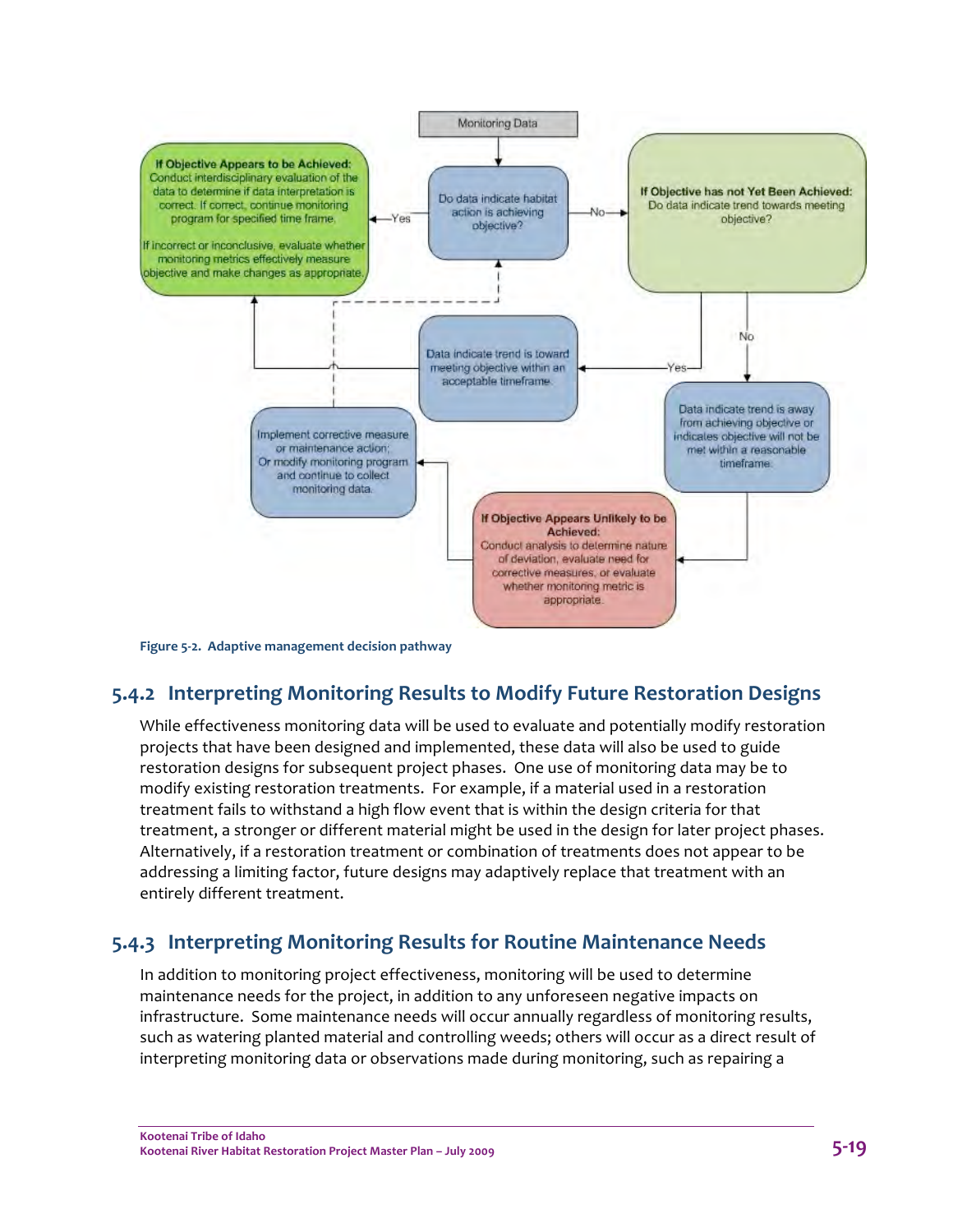damaged structure. The decision framework shown in Figure 5‐2 will be used to evaluate monitoring induced project maintenance needs.

#### **5.4.4 Detecting Data Trends**

Interpreting data and determining trends will be an important component of the Monitoring and Adaptive Management Plan due to the inherent variability and various timeframes associated with restoring altered ecological systems. Trend analysis requires evaluating data collected at specified intervals over a specified period in order to determine the magnitude and direction of change. The amount of data needed to conduct a trend analysis will depend on various factors, such as the type of data being collected or the expected response time. For some metrics, such as those that address plant community structure, a minimum of several years of data are typically needed to detect and characterize trends.

## **5.5 Links to Other Restoration and Monitoring Programs**

While the Kootenai River Habitat Restoration Project will have its own monitoring program aimed at evaluating effectiveness of restoration actions in terms of objectives and time frames described in this document, several other monitoring and restoration programs have already been established through existing, related projects that make it possible to track biological and habitat components that may vary over longer time frames and larger geographic scales. As described above, the Adaptive Management and Monitoring Program associated with this Master Plan focuses on metrics that are sensitive to changes in habitat that result from restoration treatments. While that information will be most appropriate for evaluating how effective particular combinations of restoration treatments are at overcoming limiting factors, it will be necessary to link to information from other monitoring and evaluation programs to understand the effects of the Kootenai River Habitat Restoration Project on aquatic focal species populations and other ecological components of the ecosystem.

 Monitoring will be closely linked to the Tribe's proposed conservation aquaculture program that will spawn, rear and release Kootenai River white sturgeon and burbot to the reaches of river targeted for habitat restoration. Habitat and population monitoring will be critical to guide the scale of aquaculture production at both the Kootenai River Hatchery and at the new Twin Rivers Hatchery. While the hatcheries may be successful at reintroducing fish to the river, a selfsustaining population is unlikely to be restored unless habitat is suitable to support all life stages.

Table 5‐5 provides a summary of existing monitoring programs and associated data that are being collected, and that would be incorporated into the adaptive management decision‐making process related to the Kootenai River Habitat Restoration Project. Much of the information contained within this table is drawn from more detailed descriptions of monitoring activities in both the Libby Dam BiOp (USFWS 2006), as clarified, and the *Kootenai River White Sturgeon Recovery Implementation Plan and Schedule* (Kootenai Tribe of Idaho 2005). A summary of these monitoring approaches and associated metrics is given below.

#### **Biological Monitoring**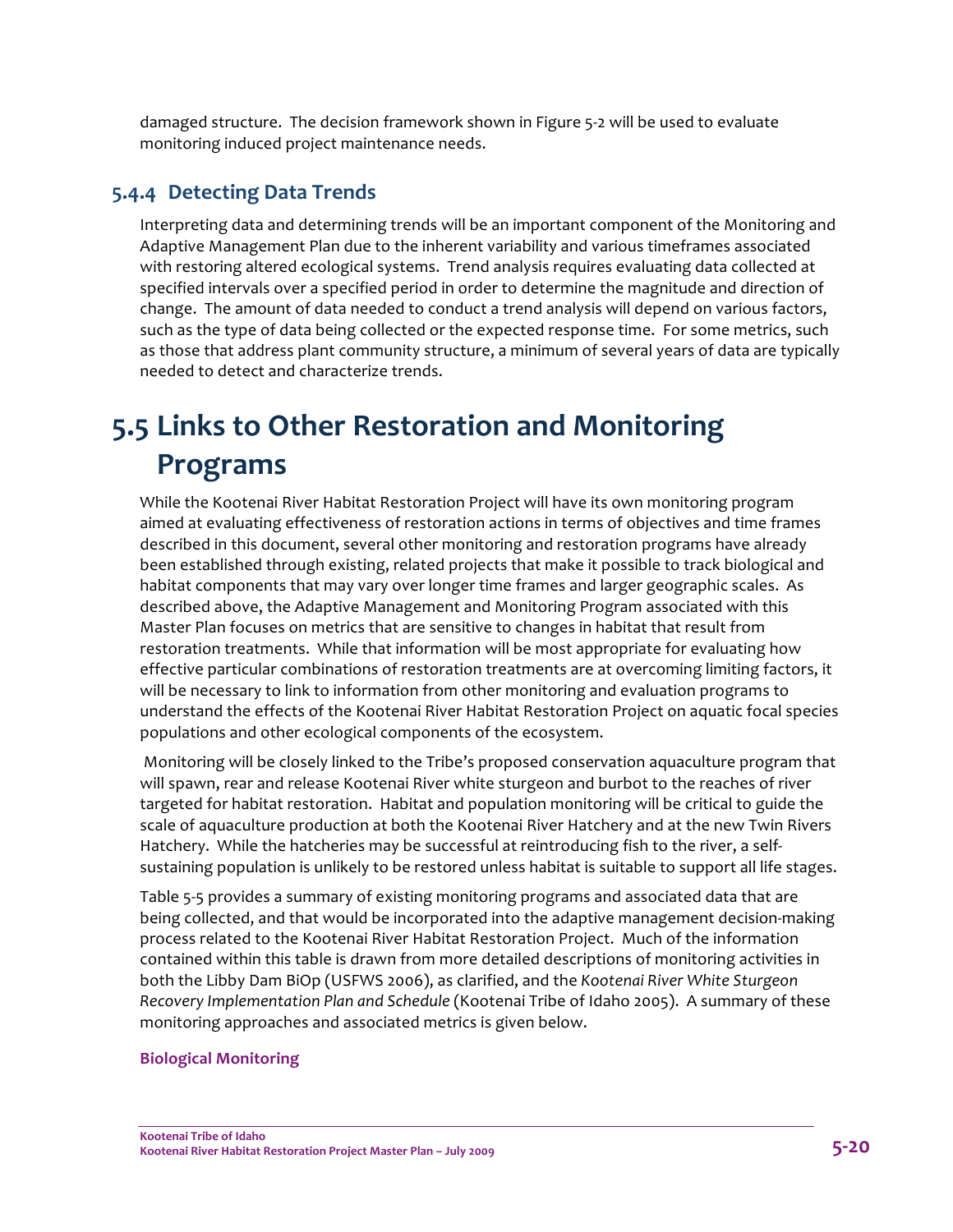Several agencies monitor Kootenai River White Sturgeon. Within Idaho, the Kootenai Tribe and Idaho Fish and Game (IDFG) track and measure population dynamics, movement patterns, spawning habits, and genetic variability. The British Columbia Ministry of Environment (BCMoE) is collecting analogous data in Kootenay Lake.

Population health and distribution are also being monitored for other focal fish species, including burbot, redband trout, bull trout, and westslope cutthroat trout. Monitoring of all focal fish species relies on combinations of gillnetting, seining, electrofishing, and snorkeling to generate population estimates. Movement and migration tracking is monitored through sonic/radio telemetry tagging.

Avian and mammal populations are also monitored throughout the Kootenai subbasin by a number of agencies. The Kootenai Tribe samples both terrestrial and aquatic invertebrates to record species composition, abundance, and richness as part of its Operational Loss Assessment project.

Integration of these biological data for Kootenai sturgeon and other fish, avian, mammalian and invertebrate species will provide community‐based ecological baseline conditions against which to measure biological and ecological response to the habitat restoration project actions.

#### **Hydrology monitoring**

Channel depth, current velocity, and bank height have been measured by the U.S. Geological Survey (USGS) in order to understand the effects of managing flow from Libby Dam. Montana Fish Wildlife and Parks and the U.S. Army Corps of Engineers (USACE) monitor total dissolved gas (TDG) events associated with flow management at Libby Dam.

The Kootenai Tribe performs monthly water quality monitoring during the summer and water temperature data are collected by the USACE and USGS.

#### **Off‐channel/vegetation monitoring**

Kootenai Tribe has recently established a 5‐year interval bioassessment and survey of vegetation, canopy cover, and bank stability for riparian areas within the floodplain. These data are being used to develop food web and habitat suitability models. The Tribe is also performing tributary biological productivity evaluations and experimental nutrient additions in conjunction with IDFG and other collaborators in order to assess overall ecosystem health.

This combination of biological, hydrologic and vegetation monitoring will complement targeted effectiveness monitoring described in this chapter. An important preliminary task of the interdisciplinary adaptive management and monitoring team will be to better define how information from related monitoring and evaluation programs will be integrated into the Kootenai River Habitat Restoration Project.

| Table 5-5. Related Monitoring and Evaluation Programs. |                                                                                  |                                                                               |                           |                    |
|--------------------------------------------------------|----------------------------------------------------------------------------------|-------------------------------------------------------------------------------|---------------------------|--------------------|
| Ecosystem and<br>Population                            | Monitoring<br><b>Description/Methods</b>                                         | Monitoring Metrics <sup>1</sup>                                               | Monitoring<br>Location(s) | <b>Lead Entity</b> |
| Components                                             |                                                                                  |                                                                               |                           |                    |
| <b>White Sturgeon</b>                                  |                                                                                  |                                                                               |                           |                    |
| Population<br>health                                   | Gillnetting, beach seining,<br>and snorkeling employed to<br>generate population | Growth, survival, length,<br>weight, condition factor,<br>age class structure | Mainstem index<br>sites   | <b>IDFG</b>        |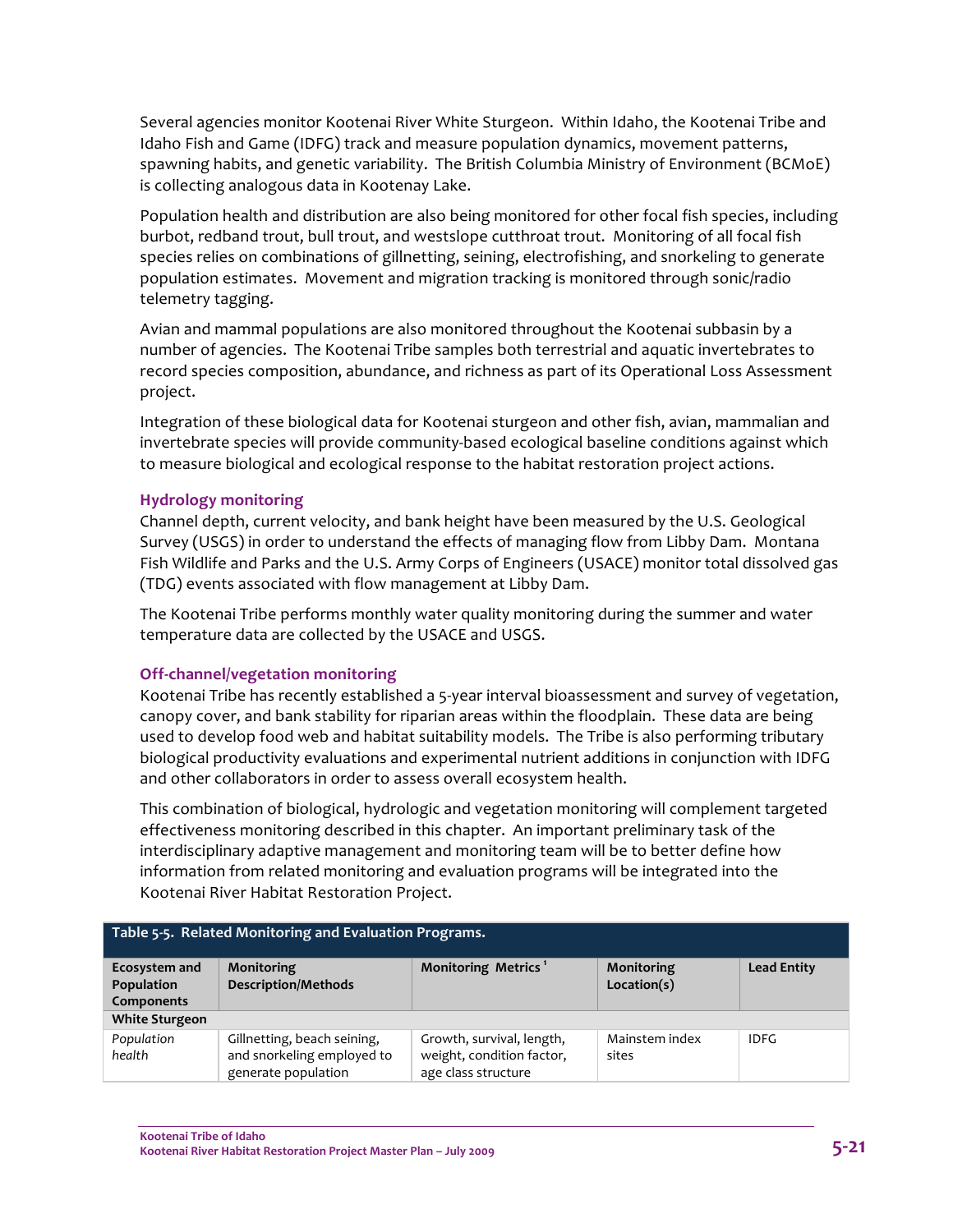| Table 5-5. Related Monitoring and Evaluation Programs. |                                                                                                                                         |                                                                                       |                                                                                             |                                                |
|--------------------------------------------------------|-----------------------------------------------------------------------------------------------------------------------------------------|---------------------------------------------------------------------------------------|---------------------------------------------------------------------------------------------|------------------------------------------------|
| Ecosystem and<br>Population<br>Components              | Monitoring<br><b>Description/Methods</b>                                                                                                | Monitoring Metrics <sup>1</sup>                                                       | Monitoring<br>Location(s)                                                                   | <b>Lead Entity</b>                             |
|                                                        | estimates, locations, growth<br>and mortality rates, age-class<br>distribution                                                          |                                                                                       |                                                                                             |                                                |
|                                                        | Gillnetting, setlining, angling<br>to determine size and<br>structure of population                                                     | Catch rate information                                                                | River and Lake                                                                              | IDFG, BCMOE                                    |
| Genetic<br>variability                                 | Mitochondrial DNA, nuclear,<br>and DNA marker analysis                                                                                  | Variability, diversity, and<br>genetic distance measures                              | System-wide                                                                                 | Kootenai Tribe                                 |
| Migration/<br>Movement                                 | Radio/Sonic telemetry of<br>movement and timing.<br>Emphasis on monitoring<br>response to experimental<br>flow increases                | Locations, movement<br>measures                                                       | Mainstem ID, MT,<br>B.C.                                                                    | <b>IDFG</b>                                    |
| Spawning/Early<br>life stages                          | Sample juveniles in order to<br>monitor viability of released<br>sturgeon. Sonic tracking to<br>determine movement<br>throughout system | Location, CPUE,                                                                       | River and Lake                                                                              | IDFG, Kootenai<br>Tribe, MFWP,<br><b>BCMoE</b> |
|                                                        | Installation of artificial<br>substrate mats. Monitor<br>spawning conditions and<br>response to flow alterations                        | Location, CPUE, flow,<br>temperature, embryo stage                                    | River, ID, MT                                                                               | <b>IDFG</b>                                    |
| <b>Other Species</b>                                   |                                                                                                                                         |                                                                                       |                                                                                             |                                                |
| Trout                                                  | Radio telemetry, drift nets,<br>screw caps, snorkeling to<br>monitor movement, tributary<br>sources, habitat preferences                | Locations, movement<br>measures of habitat, depth,<br>substrate, flow,<br>temperature | River                                                                                       | <b>IDFG</b>                                    |
|                                                        | Electrofishing, hoop netting<br>population estimates,<br>response to normative flow<br>efforts, gamefish monitoring                     | Species abundance                                                                     | MT below of Libby<br>Dam, Koocanusa<br>Reservoir; Westside<br>tributaries in ID             | IDFG, Kootenai<br>Tribe, MFWP                  |
| Burbot                                                 | Generate population<br>estimates, monitor<br>movement, and perform<br>chemical blood tests                                              | Population abundance, PSD,<br>recruitment magnitude and<br>frequency                  | Kootenai and Goat<br>rivers, B.C.<br>Kootenai River, ID,<br>Boundary and Deep<br>creeks, ID | <b>IDFG</b>                                    |
|                                                        | Monitor spawning and<br>rearing of fluvial burbot                                                                                       | CPUE, with 1/2m net tows<br>and light traps                                           | River and<br>tributaries,<br>downstream from<br>Libby Dam                                   | IDFG, MFWP                                     |
| Aquatic<br><b>Invertebrates</b>                        | Macroinvertebrate sampling<br>and taxonomy, algal<br>community composition                                                              | Standard macroinvertebrate<br>sampling metrics                                        | Libby, MT - Porthill,<br>ID; Westside<br>tributaries in ID                                  | Kootenai Tribe                                 |
| Mammals                                                | Mammal population<br>assessments are performed<br>by state agencies throughout<br>the Kootenai basin                                    |                                                                                       |                                                                                             | MFWP, IDFG,<br>Kootenai Tribe                  |
| Terrestrial<br>Invertebrates                           | Terrestrial invertebrates<br>sampled at ~60 sites from<br>Libby Dam Tailrace to Porthill                                                | Standard invertebrate<br>metrics                                                      | 500-year Kootenai<br>River floodplain, MT<br>& ID                                           | Kootenai Tribe                                 |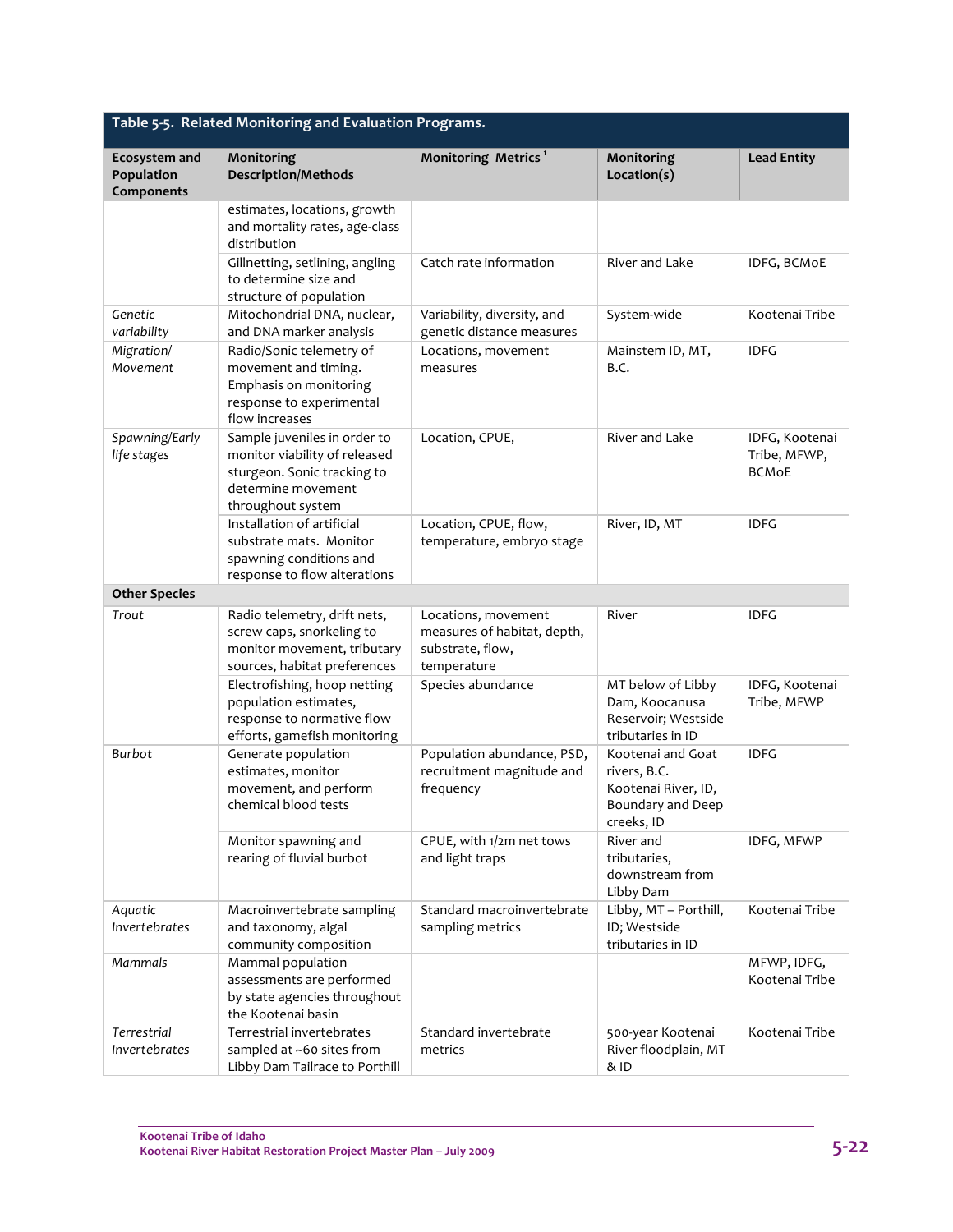| Table 5-5. Related Monitoring and Evaluation Programs. |                                                                                                                        |                                                                                |                                                                                                                                                             |                    |
|--------------------------------------------------------|------------------------------------------------------------------------------------------------------------------------|--------------------------------------------------------------------------------|-------------------------------------------------------------------------------------------------------------------------------------------------------------|--------------------|
| <b>Ecosystem and</b><br>Population<br>Components       | Monitoring<br><b>Description/Methods</b>                                                                               | Monitoring Metrics <sup>1</sup>                                                | Monitoring<br>Location(s)                                                                                                                                   | <b>Lead Entity</b> |
|                                                        |                                                                                                                        |                                                                                | Subset of 60 of the<br>160 bird sites<br>(below); BPA<br>mitigation sites                                                                                   |                    |
| Avian<br>community                                     | Avian data collected from<br>Libby Dam Tailrace<br>downstream to Porthill                                              | Standard avian metrics                                                         | 500-year Kootenai<br>River floodplain, MT<br>& ID; 160 sites                                                                                                | Kootenai Tribe     |
| Vegetation<br>community                                | Field surveys and aerial<br>imagery assessments                                                                        | Standard vegetation metrics                                                    | 160 field sites and<br>aerial imagery entire<br>500 year floodplain<br>from Libby dam to<br>ID/B.C. border 500-<br>year floodplain; BPA<br>mitigation sites | Kootenai Tribe     |
| Vegetation<br>community                                | Field surveys and aerial<br>imagery assessments                                                                        | Standard vegetation metrics                                                    | 160 field sites and<br>aerial imagery entire<br>500 year floodplain<br>from Libby dam to<br>ID/B.C. border 500-<br>year floodplain; BPA<br>mitigation sites | Kootenai Tribe     |
| Hydrology                                              |                                                                                                                        |                                                                                |                                                                                                                                                             |                    |
| Flow/Channel                                           | Monitor and evaluate                                                                                                   |                                                                                | Downstream from                                                                                                                                             | <b>IDFG</b>        |
| dynamics                                               | sturgeon larval abundance in<br>response to flow change                                                                |                                                                                | Libby Dam                                                                                                                                                   |                    |
|                                                        | Determine minimum flow for<br>sturgeon spawning and<br>rearing                                                         |                                                                                | Downstream from<br>Libby Dam                                                                                                                                | <b>IDFG</b>        |
|                                                        | Monitor permanent stream<br>form and maintain sediment<br>monitoring stations                                          |                                                                                | Monitoring stations<br>at Wigwam River,<br><b>Grave Creek</b>                                                                                               | <b>MFWP</b>        |
|                                                        | Measure depth, velocity,<br>bank elevation for use in<br>development of Increased<br>flow model. Substrate<br>sampling |                                                                                | Downstream from<br>Libby Dam                                                                                                                                | USGS/USACE         |
| Water quality                                          | Chemical analysis samples,<br>staff gage, thermographs                                                                 |                                                                                | Mainstem ID,<br>MT,B.C.                                                                                                                                     |                    |
|                                                        | TDG monitoring in response<br>to increased flow events                                                                 |                                                                                | Three areas in<br>proximity to Libby<br>Dam                                                                                                                 | MFWP/USACE         |
|                                                        | Temperature monitoring                                                                                                 |                                                                                | Mainstem,<br>tributaries                                                                                                                                    | USGS/USACE         |
|                                                        | Water quality monitoring of<br>nutrient levels, metal and<br>chemical levels                                           | NH3, NO2, SRP, TP, SRP, TN,<br>$NO3+NO4$                                       | Mainstem,<br>tributaries                                                                                                                                    | Kootenai Tribe     |
| Off-Channel                                            |                                                                                                                        |                                                                                |                                                                                                                                                             |                    |
| Tributary                                              | Evaluate tributary biological<br>productivity (algae, flora,<br>fauna) to assess ecosystem                             | Chlorophyll biomass and<br>accrual rates, algae,<br>periphyton, phytoplankton, | Westside Kootenai<br>River tributaries in<br>ID                                                                                                             | Kootenai Tribe     |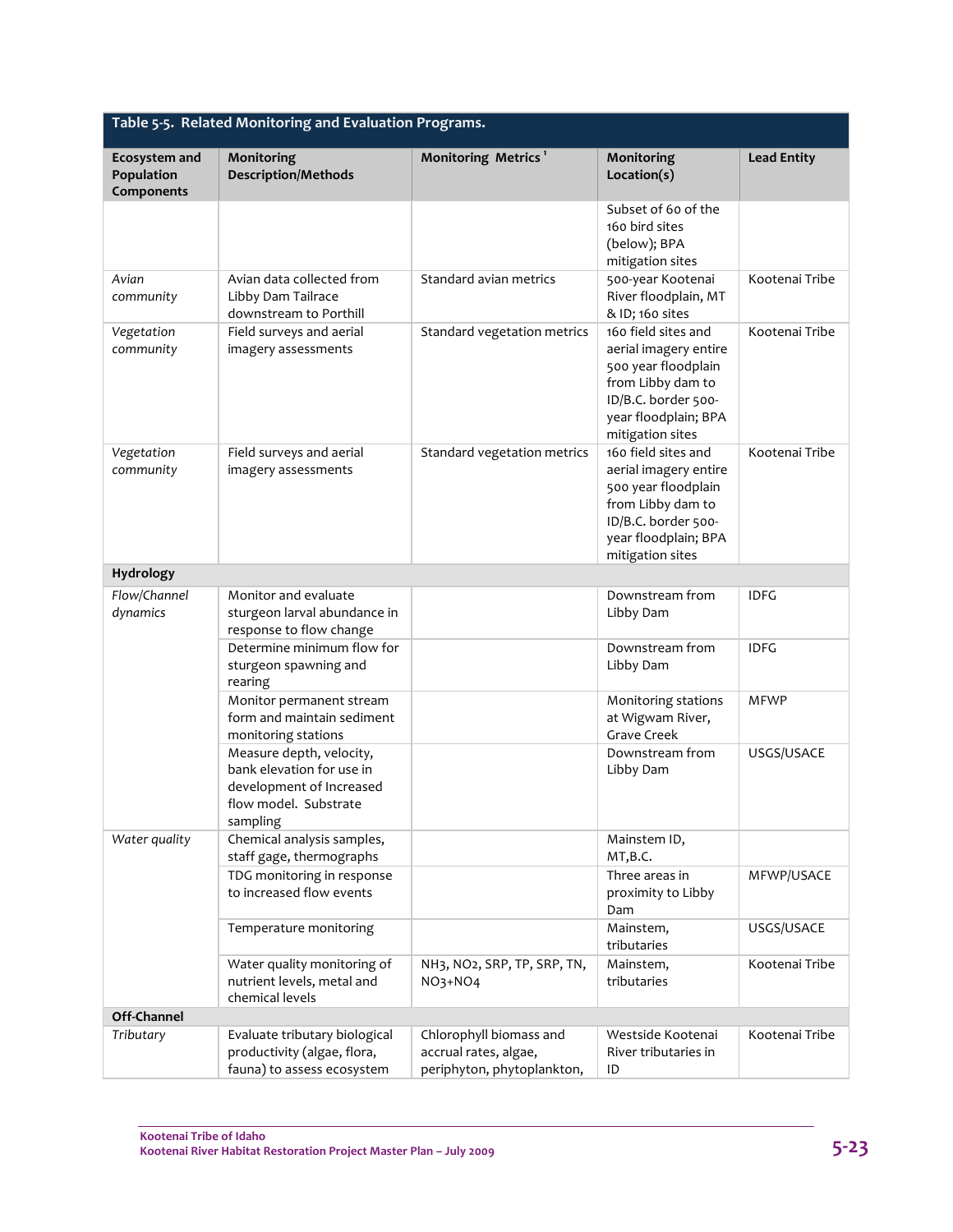| Table 5-5. Related Monitoring and Evaluation Programs. |                                                                                                                                   |                                                                                                                                                                       |                                                                             |                    |
|--------------------------------------------------------|-----------------------------------------------------------------------------------------------------------------------------------|-----------------------------------------------------------------------------------------------------------------------------------------------------------------------|-----------------------------------------------------------------------------|--------------------|
| Ecosystem and<br>Population<br>Components              | Monitoring<br><b>Description/Methods</b>                                                                                          | Monitoring Metrics <sup>1</sup>                                                                                                                                       | Monitoring<br>Location(s)                                                   | <b>Lead Entity</b> |
| Habitat                                                | Evaluate biological<br>conditions using HEP, HSE,<br>IEI ranking                                                                  | HEP, IBI, IEI                                                                                                                                                         | Kootenai and<br>Columbia basins;<br><b>BPA mitigation sites</b>             | Kootenai Tribe     |
|                                                        | Monitor and evaluate<br>integration of<br>riparian/riverine floodplain<br>food web models via<br>RDRT/AEA                         | HEP, IBI, IEI                                                                                                                                                         | System-wide                                                                 | Kootenai Tribe     |
|                                                        | Map stream contours, assess<br>bank stability, vegetation<br>survey, canopy cover,<br>bioassessments, staff-gage<br>recalibration | HEP, Habitat (type, quality,<br>relative abundance, value),<br>stream morphology,<br>migration rate, sediment-<br>transport, morphology,<br>sediment characterization | System-wide                                                                 | Kootenai Tribe     |
| Connectivity                                           | Use biological productivity<br>data to determine areas of<br>necessary or potential<br>floodplain connectivity                    | Trophic structure in<br>floodplain and tributaries<br>compared w/mainstem                                                                                             | Westside floodplain<br>tributaries, BPA<br>mitigation sites;<br>system-wide | Kootenai Tribe     |

<sup>1</sup> Where metrics are not specified, they will be developed during later design phases.

To best utilize and share data among these related efforts, standard and accessible data storage and sharing tools are needed. The next section describes a data storage system that will be used to support the Adaptive Management and Monitoring program.

## **5.6 Data Storage**

Monitoring data will be stored with the Kootenai Tribe or other designated entities in standard database(s). Data tables will be structured to avoid redundant data and to ensure consistent data formats among sampling events. Prior to the first sampling event, the interdisciplinary adaptive management and monitoring team will work together to develop consistent data naming conventions, table structures, and other coordination items that will facilitate data collection, transmission, sharing, and analysis.

#### **Existing data management system**

The Kootenai Tribe of Idaho Fish and Wildlife Monitoring Database was established in 2000 as a means of managing monitoring data collected through the 1994 Ecosystem Restoration Project, which covers approximately the same geographic area as the KRHRP. This online relational database may provide a template for the construction of a data management system capable of storing and synthesizing the volume of data that will need to be collected to support the Adaptive Management and Monitoring program.

The Tribe's database currently houses information pertaining to water quality and discharge levels, macroinvertebrate and algae, and the status of several fish species. A list of the data currently housed within this database is given in Table 5‐6.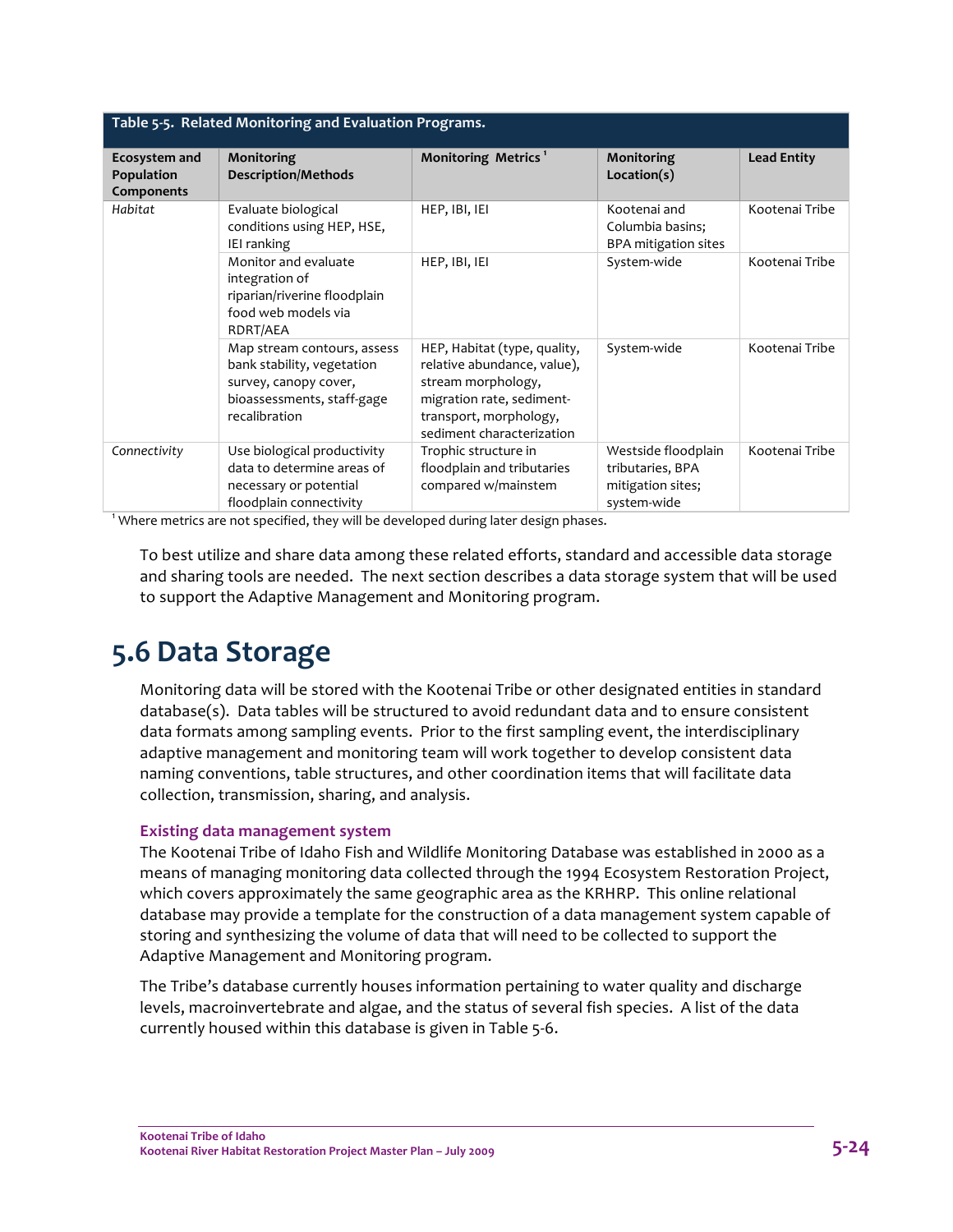| Table 5-6. Kootenai Tribe's Fish and Wildlife Database data and metrics. |                                                                                                                                                                                                                                                                  |  |  |
|--------------------------------------------------------------------------|------------------------------------------------------------------------------------------------------------------------------------------------------------------------------------------------------------------------------------------------------------------|--|--|
| Category                                                                 | <b>Monitored metrics</b>                                                                                                                                                                                                                                         |  |  |
| Water                                                                    | Discharge<br>$\blacksquare$<br>Temperature<br>$\blacksquare$<br>Metals content<br>$\blacksquare$<br>Chemical content<br>٠                                                                                                                                        |  |  |
| Fish species                                                             | Weight<br>$\blacksquare$<br>Length<br>$\blacksquare$<br>Effort<br>$\blacksquare$<br>(Rep, K)<br>Е                                                                                                                                                                |  |  |
| Macroinvertebrate,<br>algae species                                      | Taxonomic richness and abundance<br>$\blacksquare$<br>Community composition %<br>$\blacksquare$<br>Functional groups<br>$\blacksquare$                                                                                                                           |  |  |
| Avian                                                                    | Species<br>П<br>Common name<br>$\blacksquare$<br>Abundance<br>$\blacksquare$<br>Distance<br>Direction<br>٠<br>Time<br>$\blacksquare$<br>Wind<br>$\blacksquare$<br>Sky<br>$\blacksquare$<br>Temperature<br>$\blacksquare$                                         |  |  |
| Invertebrates                                                            | Abundance<br>$\blacksquare$<br>Class<br>$\blacksquare$<br>Order<br>$\blacksquare$<br>Family<br>Е<br>Common name<br>п<br>Foraging guild<br>$\blacksquare$<br>Diet<br>٠<br>Foraging habitat<br>٠<br>Reproductive structure<br>٠<br>Trophic level<br>$\blacksquare$ |  |  |

Monitoring data in the Tribe's database is searchable by several attributes including monitoring site, collection date, species, and monitoring metrics. Data can be listed, sorted, searched, censored, viewed and exported on a case‐by‐case basis for individual queries, or summarized in tabular or graphical form for a designated time frame.

In order to support the Kootenai River Habitat Restoration Project, the existing database will need to be modified or expanded so it can support the KRHRP. Specifically, the database and associated interface will need to accommodate data that evaluates channel morphology, riparian vegetation, aquatic habitat and potentially stewardship related actions.

If the design team determines that the existing database does not have an adequate structure to encompass and disseminate the body of information that will be collected through the KRHRP adaptive management and monitoring program, it will be necessary to construct a new data management system. For the system to be a useful tool for adaptive management, it will need to be easy to enter or import new data into the system quickly in formats that are compatible